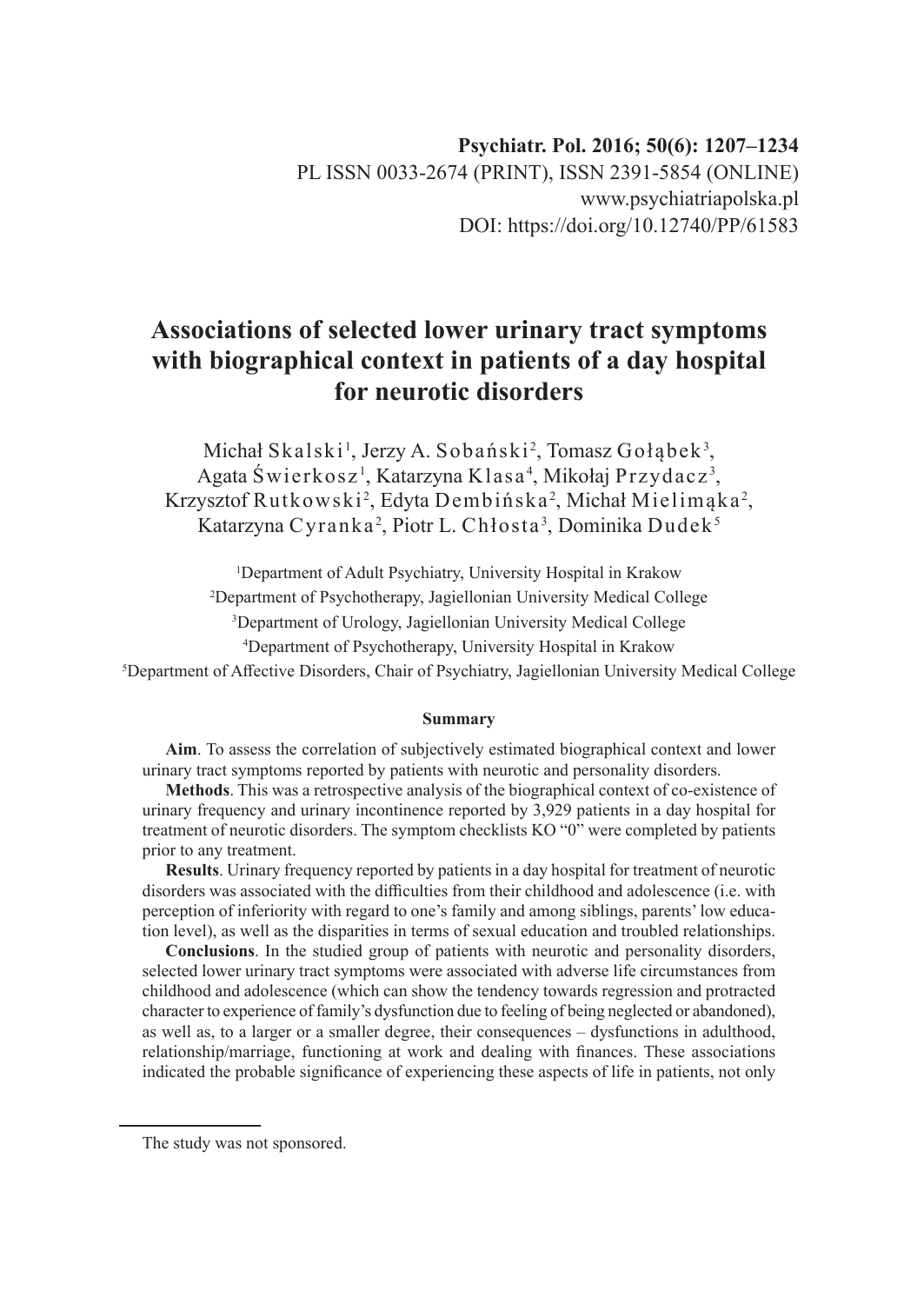in day hospitals or psychiatric hospitals which reported "pseudo-urological complaints", but also in at least part of urological patients – going to hospitals due to neurotic disorders, particularly those occurring in a somatic form.

**Key words:** neurotic disorders, urological complaints, life-context

#### **Introduction**

Urological symptoms associated with neurotic disorders are well known and have been used by the clinicians and researchers for decades – as long as the term "neurotic bladder" [1] has been used, the term "shy bladder" [2–4] is a more recent one (and more prevalent on the border of psychiatry and urology), and it is similar to an "overactive bladder" [5]. All of these terms personalize the bladder – these descriptions should rather refer to patients [6]. It seems more logical to use the term "psychogenic urinary dysfunction" – (PUD) [7].

It has been known for a number of years that urological symptoms (in particular lower urinary tract symptoms – LUTS), irrespectively of their causes (at least partially psychological [8, 9]), were strongly associated (and are most likely bidirectional [10]) with the occurrence of anxiety disorders and/or depression [11–13] and they influence the quality of life in patients affected by them [14–18]. Significant numbers of these disorders are treated using cognitive-behavioral psychotherapy or by the dynamic psychotherapy and the pharmacological treatment. The largest possibilities for psychotherapy (in particular but not exclusively the psychodynamic one), constituting its basis – the ethiopathogenesis theory and psychopathology, are provided by understanding and symbolical interpretations, usually made individually, "tailored" for particular patients and referring to their lives, including various traumatic and non-traumatic events prevalent among the psychiatric (yet not only psychiatric) patients [19, 20]. These events are prevalent in the contexts of the first occurrence of particular symptoms and their clusters [6]. Of course, not all of them are unique – clinical experience allows to explain their meaning also known as common knowledge: blushing – embarrassment, clenched fists – anger. Though more difficult associations are found e.g., insult – dysphagia, desire – the feeling of sweating etc. Particularly valuable, however, difficult to conduct are the studies not only depicting the co-existence but also probable causation of stressful life events [20]. There have not been many studies referring to pseudourological symptoms [21–23].

Impaired sexual life and dysfunctional relationship which occur frequently in the clinical context (as well as for gynecological symptoms such as vaginal discharges, inflammations, irritations, etc.) were found while analyzing the existing reports and clinical experience with lower urinary tract symptoms. These symptoms can act as a (subconscious or conscious) "justification of a sexual intercourse refusal" (similar to "headaches" in common understanding) or they can express painful, unresolved and unconscious mental conflict. Pseudourological symptoms can restrict the freedom of movement as in agoraphobia, inhibit separation-individualization processes ("prevent":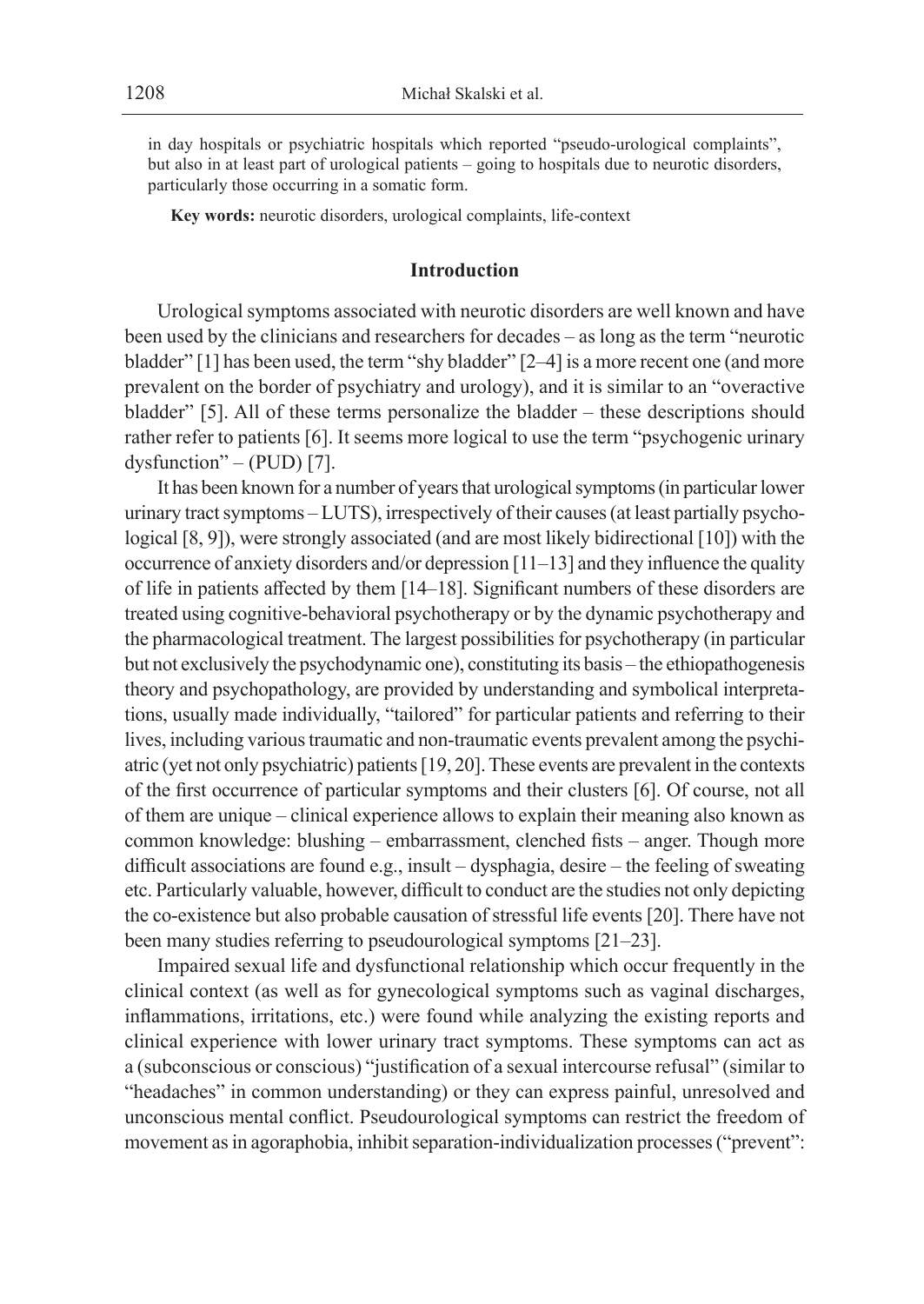the young adults from leaving the family home, literally and symbolically, leaving the relationship, leaving a partner), they can emphasize the regression or symbolize "excessive pressure of unsatisfied needs" (as in common language "push for something" or an "urge"). They are sometimes also associated with poor gender identification [24] and with the features such as hostility, irritability, depression and dysphoria [22, 25] and tendencies to somatization and "neuroticism" [26].

It is easier to make the assumption about the regression process, rebellion etc. in case of micturition, and about the state of fear or sudden anxiety in case of the symptom such as urgent urination. In the studies it is easier to state what is urinary frequency or micturition from the urological or epidemiological point of view and in what kind of mechanism they occur (with which states – anxiety or depression [11] these symptoms coexist), yet it is more difficult to show the psychosocial circumstances, biographical contexts (not only the group of psychiatric symptoms) they are correlated with. However, there was an exception in the form of in-depth knowledge on micturition in pediatrics and child psychiatry, where the exploration screening of psychological factors seemed to be routine for a number of years [27, 28].

Above-mentioned aspects of a personality profile [22, 25, 26] seem to be associated with the results of urological treatment as well [29].

The aim of the study was to contribute to bridge the gap with respect to patients diagnosed with neurotic, behavioral and personality disorders and at the same time to report psychogenic functional disorders of the lower urinary tract, also called pseudourological in this study.

#### **Aim**

The aim of the study was to assess the correlation between urinary frequency or urinary incontinence reported by patients and their biographical context.

### **Material and methods**

The Biography Survey [30] completed before the psychiatric treatment by patients of a day hospital for neurotic disorders between 1980 and 2002 was used as the source of information about stressful situations referring to various aspects of patients' life (childhood, adolescence, psychosexual development, relationship or marriage, wellbeing and the ability to cope with professional work). Decision about psychiatric treatment [31] was based on 2 psychiatric assessments, a psychological consultation and several symptom and personality checklists allowing to exclude e.g., schizophrenic, affective, exogenous or pseudoneurotic disorders or a serious somatic disease, including clinical manifestations of urological disorders. Information on the occurrence and severity of symptom was delivered using completed symptom checklists KO "0" of J. Aleksandrowicz [32–34] competed prior to the treatment.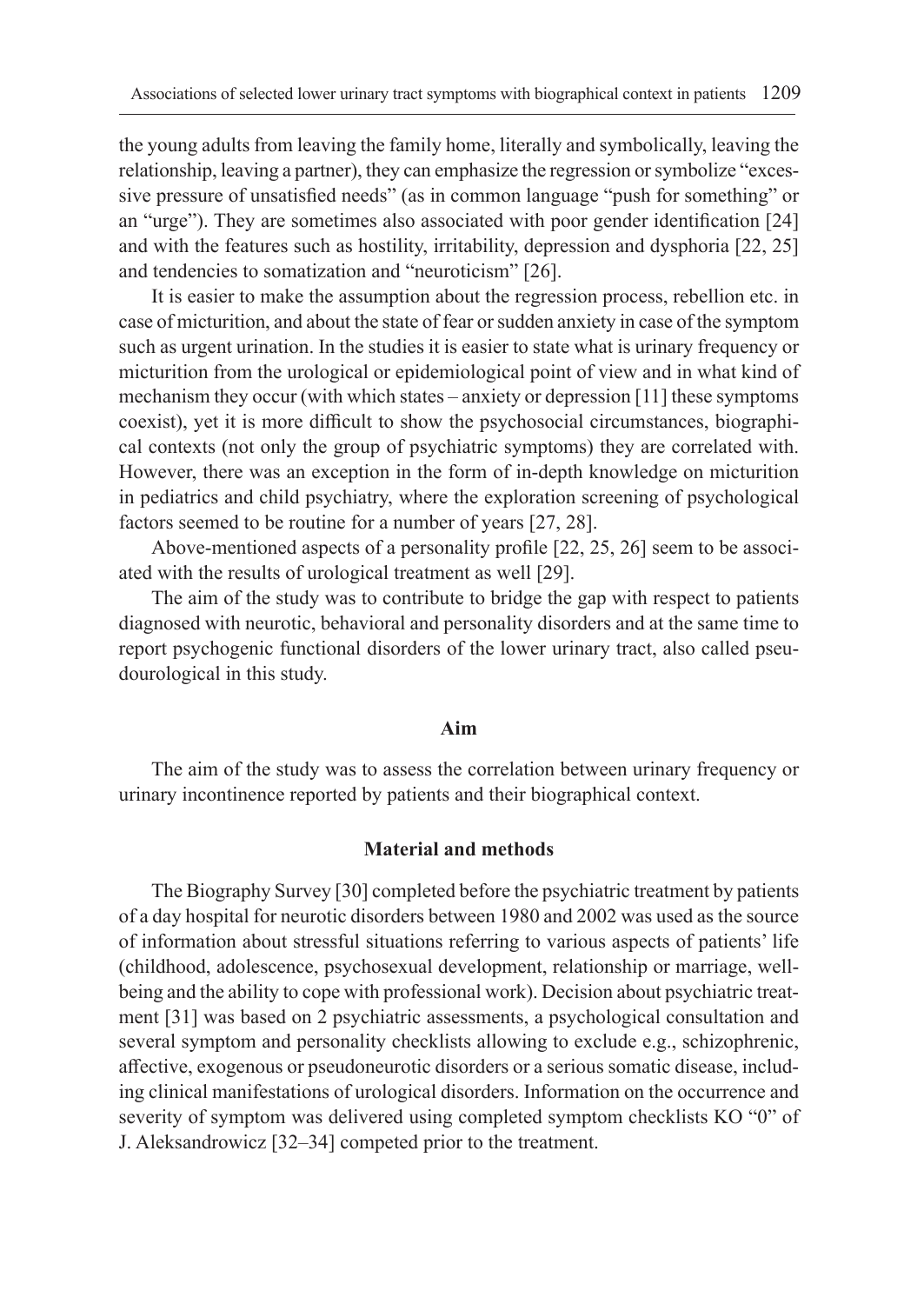Assessment of urological symptoms was based on two variables within the symptom checklist KO "0": (in full: "*132. Frequent need to urinate*" and "*111*. *Urinary incontinence, for example, bed wetting*"). The instructions specified time of onset as the period of 7 days preceding the study and provided the scale for patient's subjective assessment of the severity of symptoms as "0-a-b-c", where "0" meant "symptom did not occur", "a" – "symptom occurred, but was only slightly severe", "b" – "symptom was moderately severe, "c" –"symptom was extremely severe". This is why it is not possible to determine precisely whether patients' responses depicted day or night urinary frequency or both types of urinary frequency. It was also impossible to determine whether urinary incontinence was accompanied by urinary incontinence or whether it was rather stress urinary incontinence or completely involuntary day or night urination.

Most of 3,929 studied patients were diagnosed with one of neurotic disorders or a personality disorder and secondarily occurring neurotic disorder (information about selected socio-demographic features of the studied group was included in the Results section in Table 1). Data obtained from a routine diagnostic screening was used after consent was obtained from the patients. The data was stored and analyzed anonymously (Bioethics Committee consent no. 122.6120.80.2015). Odds ratios (ORs) for the coexistence of values of nominal variable (one or more than one biographical context and symptom) were calculated using logistic regression method [35–44] for coexistence of one or more variables. Correlations between the variables in measurement scale were calculated using Spearman's method. The package STATISTICA PL (Statsoft. pl) version no. 12 was used.

|                                                         | Women ( $n = 2,582$ ) | Men ( $n = 1,347$ ) |
|---------------------------------------------------------|-----------------------|---------------------|
| Diagnosis* (main):                                      |                       |                     |
| F44/45 Dissociative/conversion or somatoform disorders  | 29%                   | 25%                 |
| F60 Specific personality disorders                      | 23%                   | 29%                 |
| F40/F41 Anxiety disorders                               | 17%                   | 16%                 |
| F48 Neurasthenia                                        | 7%                    | 14%                 |
| F34 Dysthymia                                           | 7%                    | 5%                  |
| F50 Eating disorders                                    | 5%                    | $0\%$               |
| F42 Obsessive-compulsive disorders                      | 2%                    | 2%                  |
| F43 Response to severe stress, and adjustment disorders | 1%                    | 2%                  |
| Unidentified                                            | 9%                    | 8%                  |
| Global symptom level: $M \pm SD$ (Median)               | $394 \pm 152(387)$    | $349 \pm 151 (336)$ |
| Age: $M \pm SD$ (Median)                                | $33 \pm 9(33)$        | $32 \pm 9(28)$      |

Table 1. **Severity of neurotic symptoms, types of disorders according to theICD-10 and sociodemographic features of the studied patients**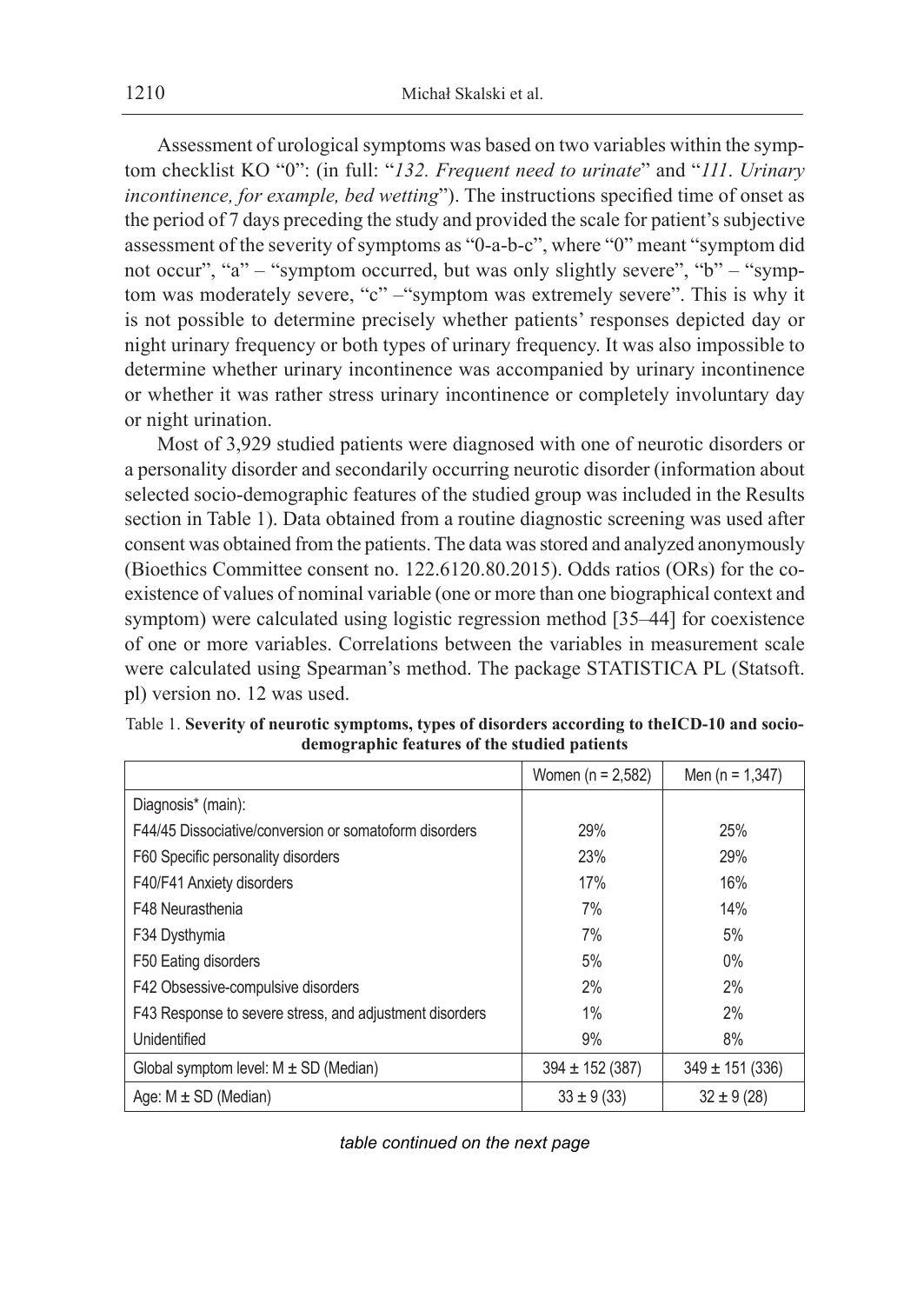| Education                      |     |     |
|--------------------------------|-----|-----|
| Lack/primary                   | 9%  | 12% |
| Secondary (including students) | 57% | 56% |
| Higher                         | 34% | 32% |
| Employed                       | 59% | 70% |
| Unemployed                     | 41% | 30% |
| <b>Pensioners</b>              | 10% | 7%  |
| <b>Students</b>                | 23% | 24% |
| Stable relationship/marriage   | 43% | 47% |
| Unstable relationship/marriage | 26% | 21% |
| Single                         | 31% | 32% |
| No sexual intercourses         | 40% | 35% |
| Sexual intercourses            | 60% | 65% |
| Longer relationship            | 55% | 53% |
| Fleeting, coincidental         | 3%  | 7%  |
| Coincidental and longer        | 2%  | 5%  |

\*Main diagnoses (primary) were coded into the ICD-10 on the basis of the overview of medical history and the analysis of the equivalence in the past and current classification systems

#### **Results**

Results of univariate and multivariate logistic regression analyses

Calculations were made (following a work of Jerlock [45]) in two stages. In the first stage, the correlations between each of two symptoms and biographical variables were tested in the univariate analyses separately in the groups of men and women, and in the second stage, several biographical variables, which significantly correlated with a symptom in univariate analyses, were added into the multivariate analyses. The best fitted models were chosen using stage elimination of variables of the weakest fit to the model. Then the multivariate analyses were repeated for the same input variables in women or men in two age groups – before and over the age of 40, repeating the elimination of variables using the best group of variables. Therefore, in the subsequent tables, the results of the univariate analyses were presented from the left and in the next column the results of multivariate analyses. The results of analyses for urinary frequency were presented in Tables 2–5, and for urinary incontinence in Tables 6–9. The results of multivariate logistic regression analyses – stemming from several variables distinguished in univariate analyses – for the occurrence of urinary frequency in the group of women (in total and in subgroups according to age) are presented in Table 2, in group of men – in Table 3, for extremely severe symptoms in the group of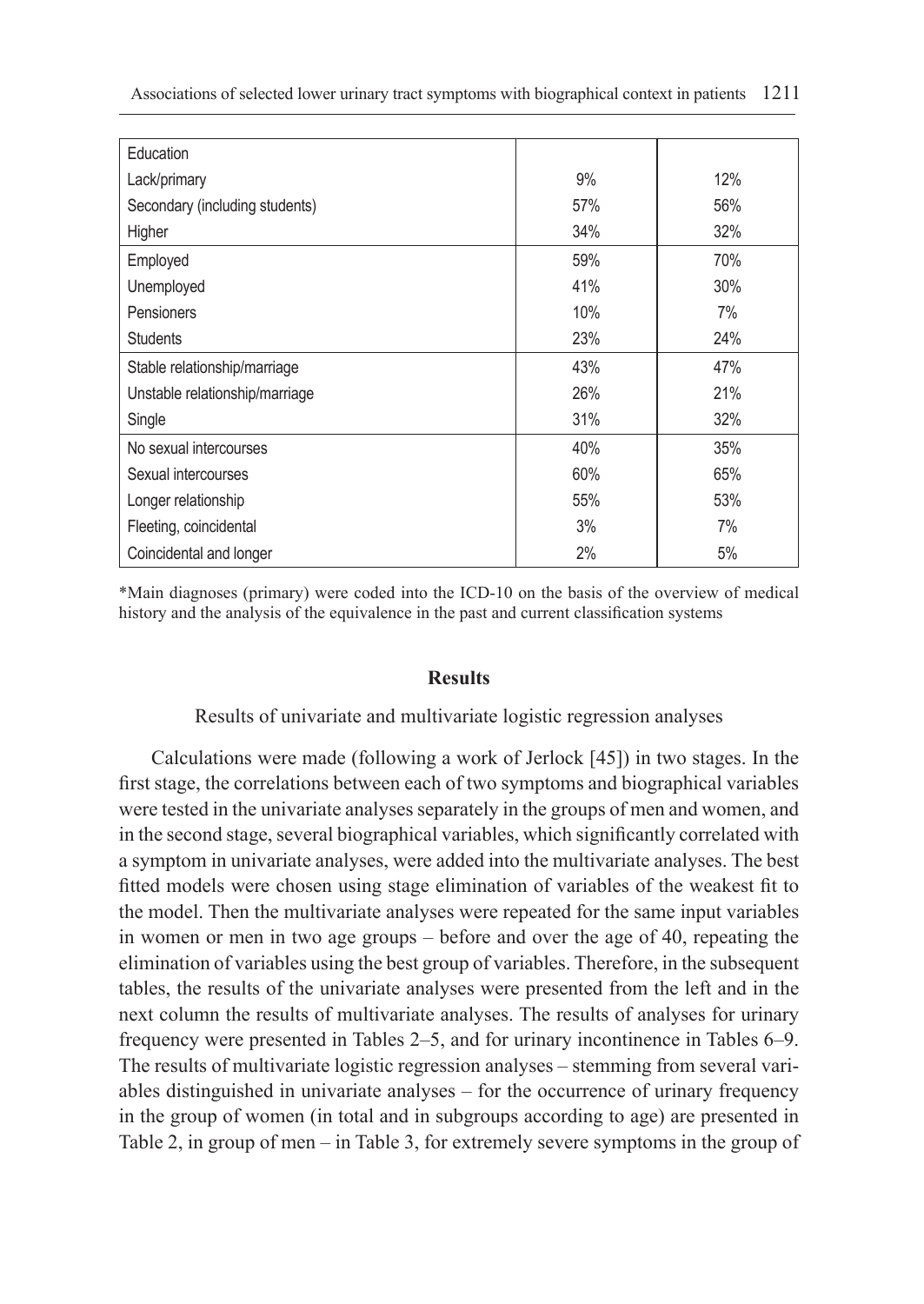1212 Michał Skalski et al.

women – Table 4, in the group of men – Table 5. In each table revealed factors were divided into those associated with family of origin, the period of patients' childhood and adolescence, as well as their psychosexual development, situation in a relationship/marriage, including the history of its origin, professional and financial situation and functioning outside the relationship as well as other variables related to the age group of the studied patients (the latter variables were not included into the analyses of subgroups in people before/over the age of 40).

# *Urinary frequency*

| Type of analyses:                                                  | Univariate                                  |                       | Multivariate         |                    |
|--------------------------------------------------------------------|---------------------------------------------|-----------------------|----------------------|--------------------|
|                                                                    | Whole group of women                        | Whole group of women  | Women aged 18-40     | Women aged > 40    |
| Group:                                                             | $(n = 2.582)$                               | $(n = 2,582)$         | $(n = 2,006)$        | $(n = 576)$        |
| Parameters of                                                      | not applicable                              | $x^2$ = 78.96         | $x^2$ = 63.76        | $x^2$ = 14.69      |
| the best model                                                     |                                             | p < 0.0001            | p < 0.0001           | p < 0.05           |
|                                                                    | Family of origin, childhood and adolescence |                       |                      |                    |
| Fathers aged 20<br>or younger at the<br>time of patient's<br>birth | *2.19 (1.12; 4.29)                          | $*2.03(1.03; 4.00)$   | deleted              | ns                 |
| Her mother did<br>not complete<br>primary education                | *** 1.92 (1.44; 2.57)                       | *** 1.85 (1.38; 2.48) | ***1.87 (1.29; 2.71) | *1.89 (1.15; 3.09) |
| Her father did not<br>complete primary<br>education                | *** 1.87 (1.26; 2.78)                       | deleted               | deleted              | deleted            |
| In the childhood<br>the biggest<br>$influence -$<br>another person | *1.80 (1.05; 3.07)                          | $*1.84(1.07; 3.16)$   | *1.76 (1.01; 3.09)   | ns                 |
| As a child she felt<br>father's hostility                          | ***1.71 (1.22; 2.41)                        | **1.59 (1.13; 2.25)   | *1.64 (1.11; 2.42)   | ns                 |
| Situation in a relationship                                        |                                             |                       |                      |                    |
| She hates her<br>partner                                           | *2.60 (1.13; 5.96)                          | deleted               | ns                   | deleted            |
| She assumes<br>that her partner<br>hates her                       | *2.29 (1.11; 4.72)                          | $*2.11(1.01; 4.39)$   | *2.60 (1.06; 6.38)   | deleted            |

Table 2. **The results of logistic regression analyses for urinary frequency in the group of women**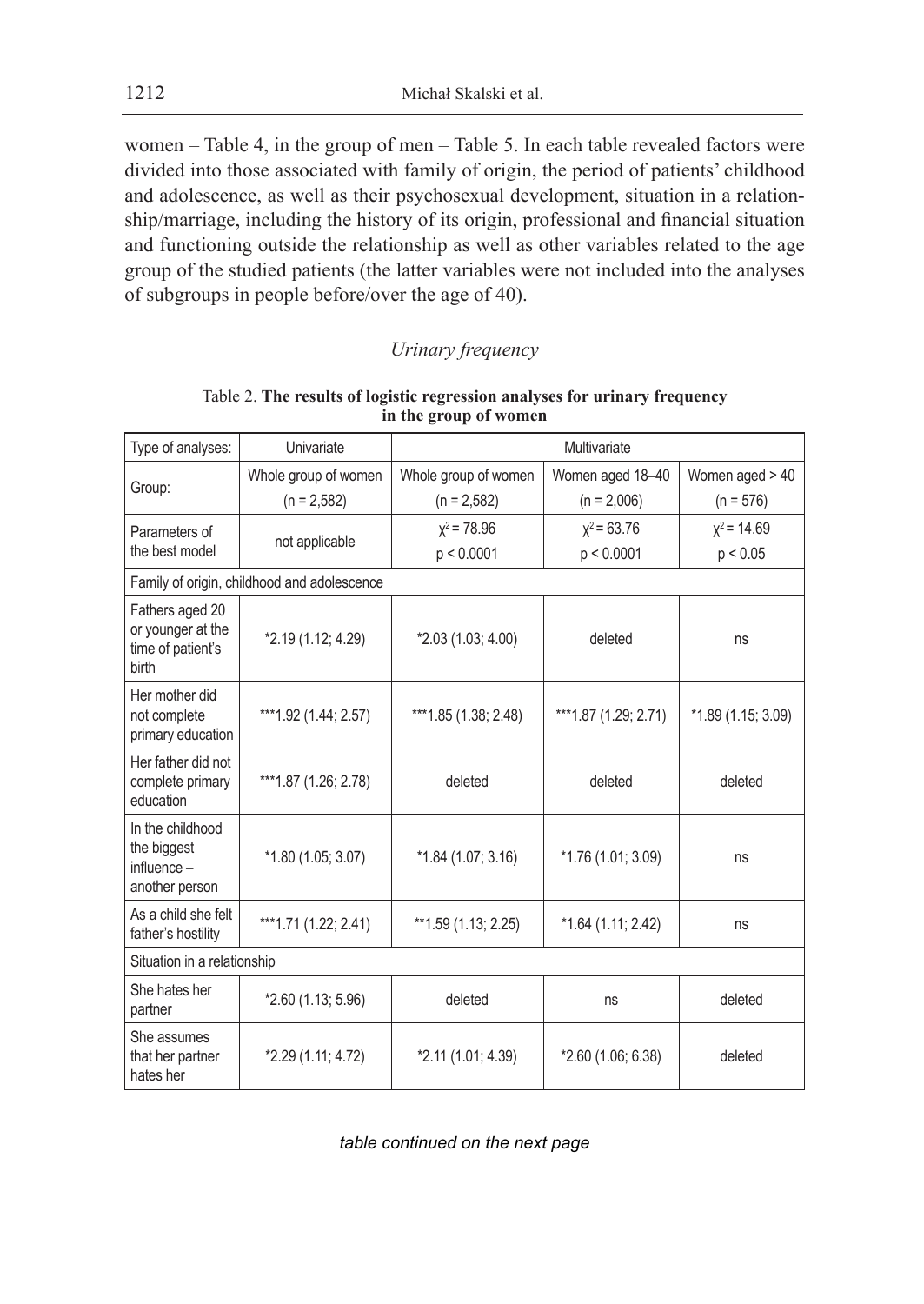| Marriage<br>concluded under<br>constraint and<br>pressure        | *1.92 (1.03; 3.56)                                                          | ns                   | *2.32 (1.11; 4.84)  | deleted        |
|------------------------------------------------------------------|-----------------------------------------------------------------------------|----------------------|---------------------|----------------|
| She drinks very<br>often, at least<br>once a week                | *1.74 (1.04; 2.92)                                                          | ns                   | $*1.81(1.04; 3.17)$ | deleted        |
| Her partner<br>drinks a lot.<br>at least once<br>a week          | $*1.54(1.08; 2.18)$                                                         | deleted              | deleted             | ns             |
|                                                                  | Professional and financial situation and functioning outside a relationship |                      |                     |                |
| She does not<br>cope with work<br>despite reliefs<br>and support | **2.44 (1.29; 4.60)                                                         | *2.18 (1.14; 4.15)   | *2.59 (1.23; 5.47)  | deleted        |
| Very bad material<br>conditions in the<br>recent period          | ***1.72 (1.31; 2.26)                                                        | ***1.54 (1.16; 2.03) | **1.58 (1.13; 2.23) | ns             |
| Deteriorating<br>position at work                                | *1.56 (1.09; 2.23)                                                          | deleted              | *1.68 (1.04; 2.72)  | ns             |
| Other variables                                                  |                                                                             |                      |                     |                |
| Aged 46-50                                                       | ***1.73 (1.26; 2.36)                                                        | ***1.58 (1.15; 2.18) | not applicable      | not applicable |

ORs with values of 95% confidence interval were presented, statistical significance was marked:  $* p < 0.05; ** p < 0.01; *** p < 0.005$ . Lack of statistical significance was marked ns. The variables were deleted in previously described procedures of gradual creation on the best regression model.

As results from Table 2, urinary frequency in women is the most apparently and significantly correlated with several biographical events: the assumption that her partner hates the patient (OR in univariate analysis 2.29, in multivariate analyses in the whole group of women 2.11. in the group of patients before the age of 40, in the group of patients over the age of 40 the correlation was not statistically significant), with the feeling of inability to cope with work despite support (similarly, in the whole group and in the group of women before the age of 40, OR coefficient was above 2.18), with mother's not completed primary education (OR about 1.90, irrespective of the subgroup which the analysis referred to). Moreover, in the group of women before the age of 40 the symptom significantly correlated with the strongest influence of another person from outside a family (OR = 1.71), with the feeling of father's hostility (OR aprox. 1.80), concluding marriage under constraint or pressure  $(OR = 2.32)$ , bad material conditions at that moment ( $OR = 1.81$ ), and deteriorating position at work ( $OR = 1.68$ ), as well as with using alcohol by the patient ( $OR = 1.81$ ). Moreover, within the whole group, belonging to the age group between 45 and 60 year olds was associated with higher risk of the discussed complaints ( $OR = 1.58$ ).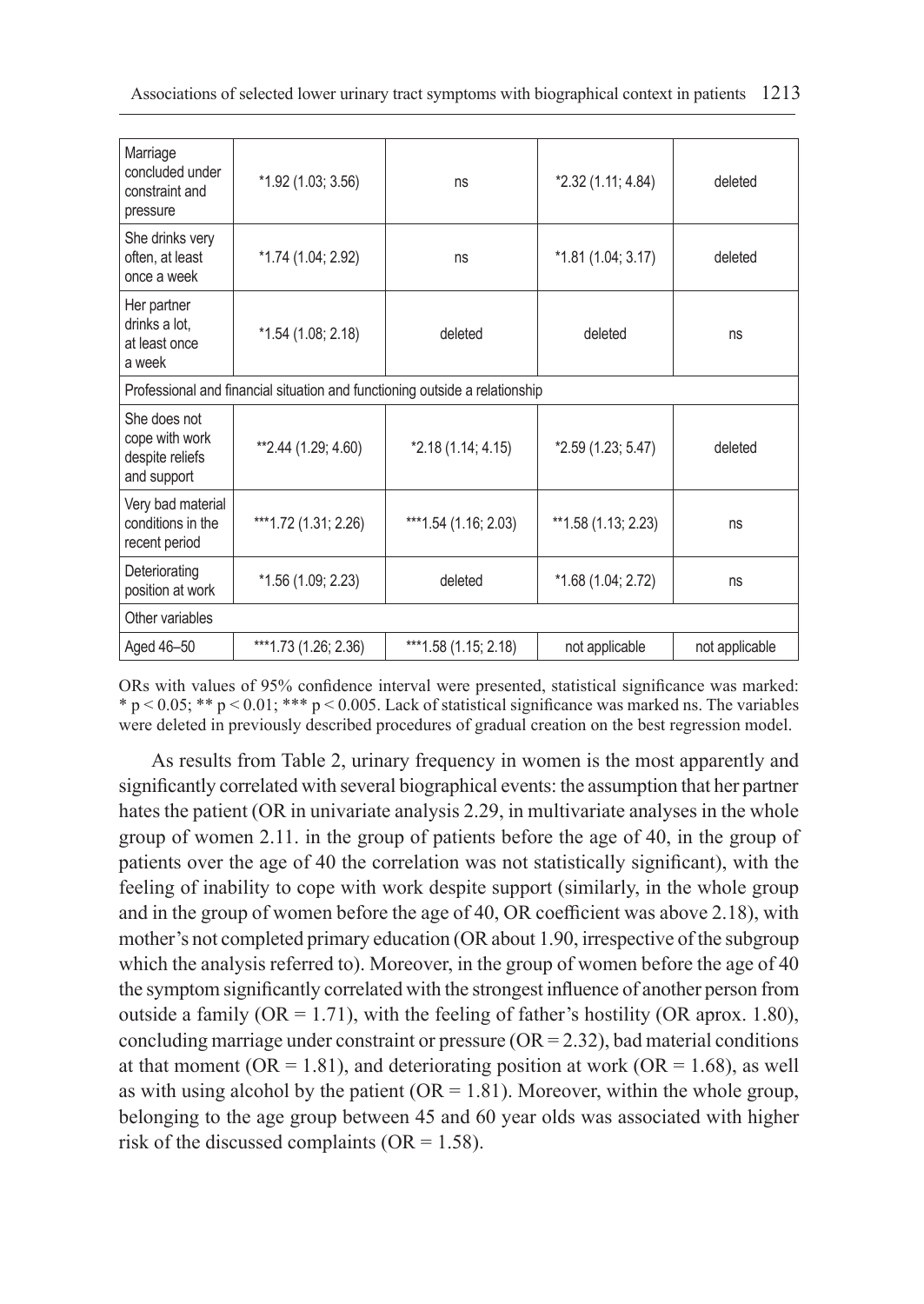| Type of analysis:                                                  | Univariate                                  |                      | Multivariate         |                    |
|--------------------------------------------------------------------|---------------------------------------------|----------------------|----------------------|--------------------|
| Group:                                                             | Whole group of women                        | Whole group of women | Women aged 18-40     | Women aged > 40    |
|                                                                    | $(n = 2,582)$                               | $(n = 2,582)$        | $(n = 2,006)$        | $(n = 576)$        |
| Parameters of the                                                  | not applicable                              | $x^2 = 57.65$        | $x^2$ = 62.61        | $x^2$ = 15.84      |
| best model:                                                        |                                             | p < 0.0001           | p < 0.0001           | p < 0.05           |
|                                                                    | Family of origin, childhood and adolescence |                      |                      |                    |
| Her mother drunk<br>alcohol very often,<br>at least once<br>a week | **2.51 (1.28; 4.89)                         | *2.35 (1.18; 4.66)   | *2.33 (1.13; 4.82)   | ns                 |
| Very frequent<br>objections to<br>teachers                         | *2.36 (1.18; 4.72)                          | *2.20 (1.08; 4.49)   | deleted              | ns                 |
| Her mother did not<br>care for her school<br>results               | *1.70 (1.03; 2.80)                          | deleted              | *1.89 (1.08; 3.30)   | ns                 |
| During the school<br>vears learning did<br>not go well             | *1.54 (1.04; 2.28)                          | deleted              | deleted              | deleted            |
| Family of origin<br>considered as<br>worse than others<br>families | *1.53 (1.03; 2.29)                          | deleted              | deleted              | deleted            |
| Considered<br>as worse than<br>a sibling                           | *** 1.51 (1.14; 1.99)                       | *1.37 (1.04; 1.83)   | ns                   | deleted            |
| Punished for<br>masturbation<br>during childhood                   | *1.67 (1.07; 2.63)                          | *1.60 (1.01; 2.54)   | *1.94 (1.16; 3.26)   | deleted            |
| Lack of sexual<br>awareness before<br>the age of 18                | ***1.55 (1.19; 2.02)                        | deleted              | deleted              | *1.77 (1.06; 2.98) |
| Situation in a relationship                                        |                                             |                      |                      |                    |
| She feels<br>resentment towards<br>her partner                     | *1.53 (1.04; 2.26)                          | deleted              | deleted              | deleted            |
| Marriage concluded<br>under constraint<br>and pressure             | ***2.67 (1.36; 5.23)                        | *2.43 (1.03; 4.19)   | *2.68 (1.24; 5.81)   | deleted            |
| She drinks very<br>often., at least once<br>a week                 | **2.28 (1.26; 4.12)                         | ns                   | ***2.66 (1.42; 5.01) | deleted            |

#### Table 3. **Results of logistic regression analyses for extremely severe urinary frequency in the group of women**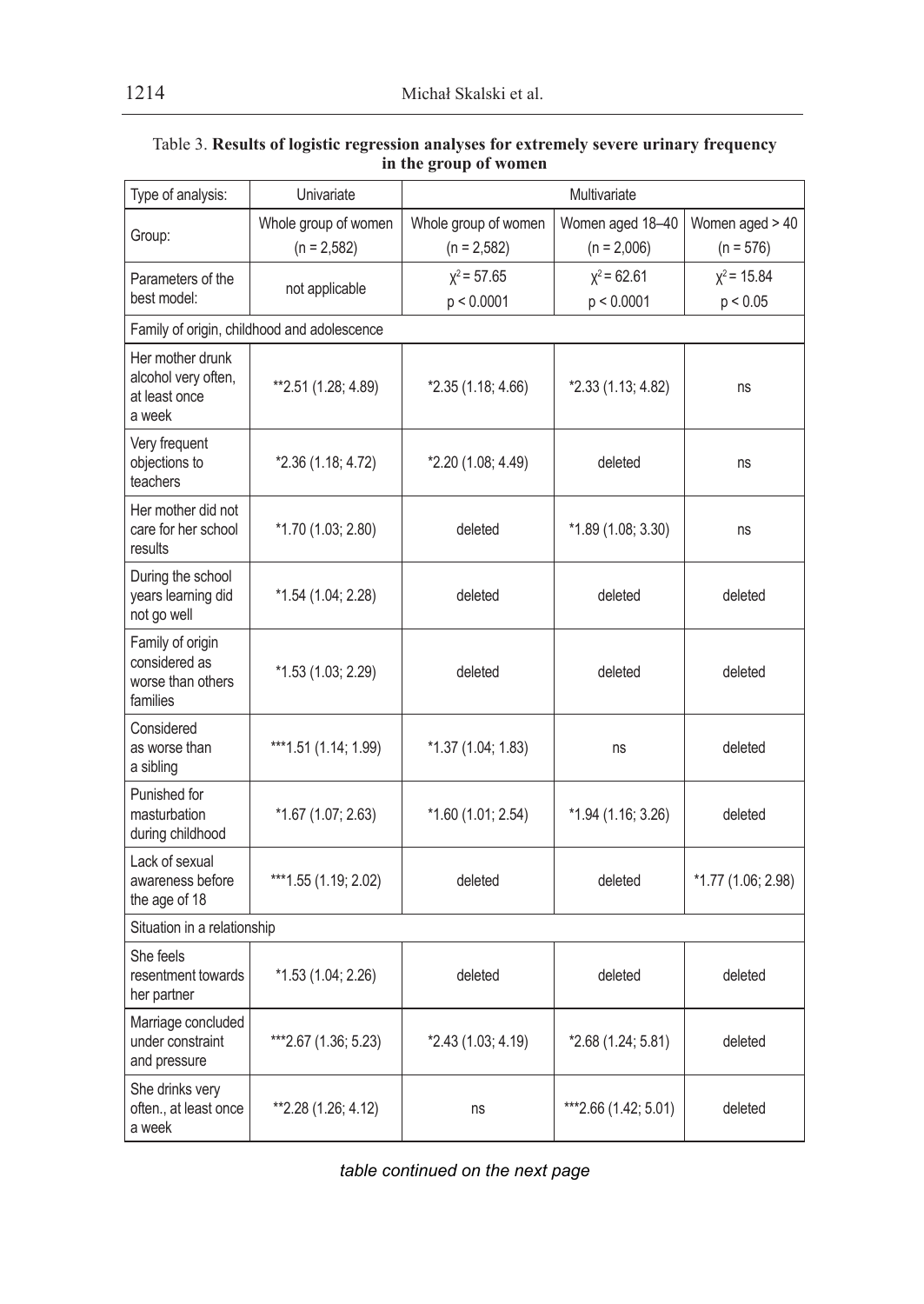| Her partner drinks<br>very often, at least<br>once a week  | ***1.97 (1.28; 3.02)                                                        | $*1.76(1.12; 2.74)$  | deleted               | *2.42 (1.03; 5.70) |
|------------------------------------------------------------|-----------------------------------------------------------------------------|----------------------|-----------------------|--------------------|
| Police interventions<br>during arguments<br>with a partner | *1.71 (1.10; 2.67)                                                          | deleted              | deleted               | deleted            |
|                                                            | Professional and financial situation and functioning outside a relationship |                      |                       |                    |
| Very bad material<br>conditions in the<br>recent period    | **1.63 (1.15; 2.32)                                                         | deleted              | $*1.67(1.09; 2.56)$   | ns                 |
| Deteriorating<br>position at work                          | *** 1.99 (1.29; 3.08)                                                       | **1.85 (1.19; 2.88)  | $*1.84(1.04.3.24)$    | ns                 |
| She has no<br>interests                                    | ***1.66 (1.25; 2.20)                                                        | ***1.69 (1.27; 2.25) | *** 1.78 (1.27; 2.49) | ns                 |
| Current job does<br>not interest her                       | ***1.66 $(1.18; 2.33)$                                                      | deleted              | deleted               | deleted            |

ORs with values of 95% confidence interval were presented, statistical significance was marked  $* p < 0.05$ ; \*\*  $p < 0.01$ ; \*\*\*  $p < 0.005$ . Lack of statistical significance was marked ns. The variables were deleted in previously described procedures of gradual creation on the best regression model.

Table 3 shows that extremely severe urinary frequency in women was apparently associated with concluding marriage under constraint or pressure (OR in the whole group and in women before the age of 40 was 2.43–2.67), abusing alcohol by patient's mother ( $OR = 2.33-2.51$ ) and punishing for masturbation or sexual play in their childhood ( $OR = 1.60-1.94$ ) as well as with abusing alcohol by patient  $(OR = 2.66$  in group of women before the age of 40). Other statistically significant correlations for the group of women before the age of 40 related to bad material conditions (OR = 1.67), deteriorating position at work (OR = 1.89), lack of interests  $(OR = 1.78)$ , patient's mother's lack of interest in patient's school results  $(OR = 1.89)$ . Table 3 also shows that in the group of women over the age of 40, the correlation between extremely severe urinary frequency with present alcohol abuse by partner  $(OR = 2.42)$  and the influence of unsatisfactory sexual education before the age of 18 (OR = 1.77) was significant.

| Table 4. Results of logistic regression analyses for urinary frequency in the group of men |  |  |  |  |
|--------------------------------------------------------------------------------------------|--|--|--|--|
|--------------------------------------------------------------------------------------------|--|--|--|--|

| Type of analysis:                           | Univariate         |                    | Multivariate   |                 |
|---------------------------------------------|--------------------|--------------------|----------------|-----------------|
| Group:                                      | Whole group of men | Whole group of men | Men aged 18-40 | Men aged $> 40$ |
|                                             | $(n = 1,347)$      | $(n = 1,347)$      | $(n = 1.095)$  | $(n = 252)$     |
| Parameters for the                          |                    | $x^2$ = 83.93      | $x^2$ = 58.22  | $x^2$ = 28.67   |
| best model:                                 | not applicable     | p < 0.0001         | p < 0.0001     | p < 0.0005      |
| Family of origin, childhood and adolescence |                    |                    |                |                 |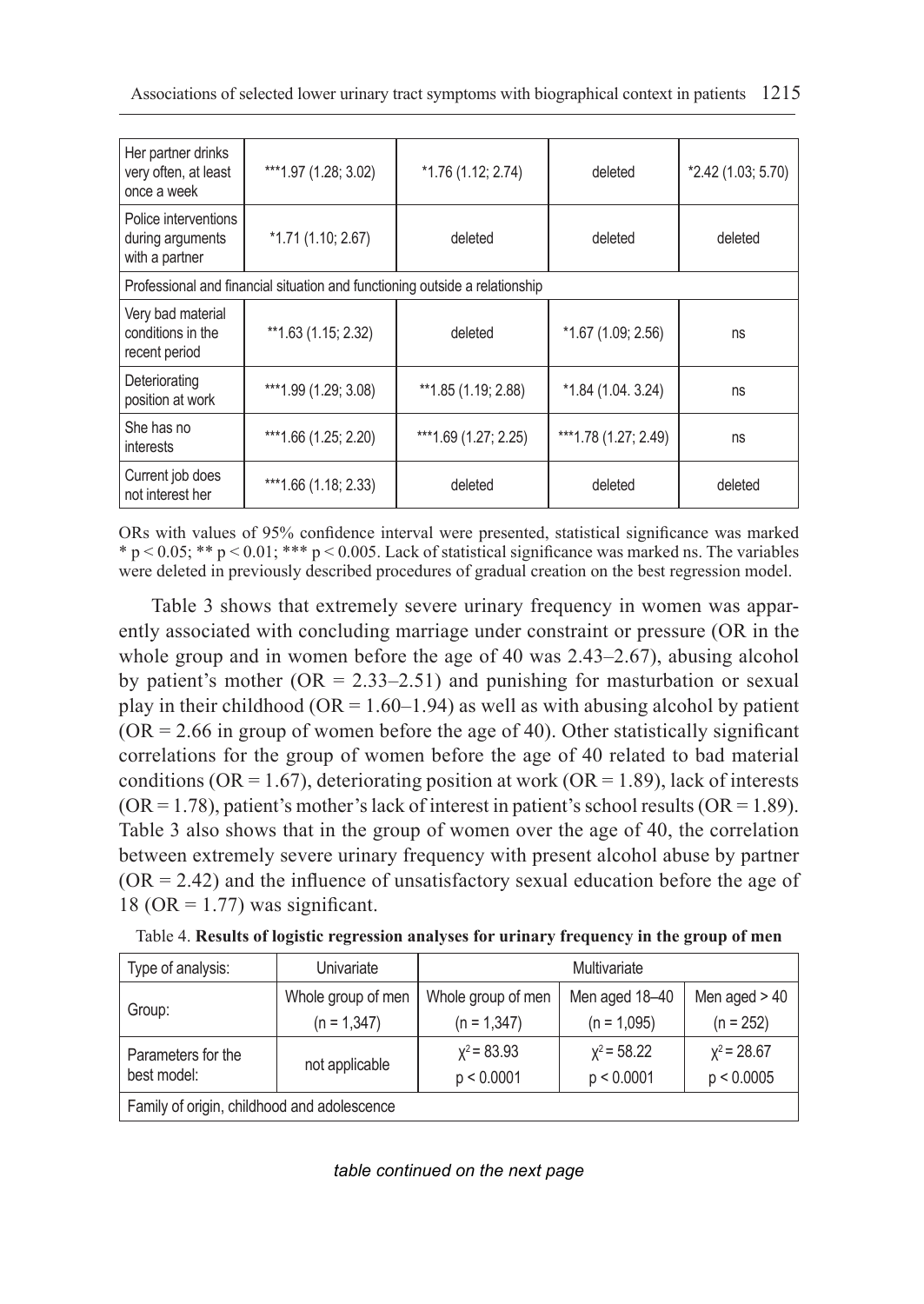| The repetition of<br>a school year more<br>than twice                       | *3.88 (1.04; 14.42)  | deleted               | ns                 | deleted                 |
|-----------------------------------------------------------------------------|----------------------|-----------------------|--------------------|-------------------------|
| The repetition of<br>a school year twice                                    | *1.91 (1.10; 3.32)   | *1.83 (1.04; 3.26)    | ns                 | deleted                 |
| Considered as worse<br>than a sibling                                       | **1.64 (1.16; 2.32)  | *1.56 (1.09; 2.24)    | *1.60 (1.06; 2.41) | ns                      |
| Living in an orphanage<br>or at a boarding school                           | 3.44(0.91; 13.06)    | ns                    | deleted            | deleted                 |
| Mother's nervousness<br>during his illnesses in<br>his childhood            | *2.76 (1.24; 6.14)   | *2.89 (1.27; 6.58)    | *2.65 (1.15; 6.11) | deleted                 |
| Absent mother                                                               | *3.24 (1.01; 10.38)  | deleted               | ns                 | deleted                 |
| Separation from<br>mother before the age<br>of 5                            | *1.67 (1.02; 2.76)   | deleted               | deleted            | deleted                 |
| Punished for<br>masturbation in his<br>childhood                            | *1.76 (1.08; 2.86)   | *1.67 (1.01; 2.77)    | ns                 | ns                      |
| Situation in a relationship                                                 |                      |                       |                    |                         |
| Marriage concluded<br>due to obligations                                    | ***2.19 (1.29; 3.72) | ns                    | deleted            | *3.04 (1.07;<br>8.62    |
| No conversation<br>with a partner during<br>conflicts                       | ***2.06 (1.47; 2.88) | *** 1.86 (1.31; 2.63) | *1.61 (1.08; 2.41) | ***3.31 (1.49;<br>7.33) |
| Mainly women-<br>partner seeking for<br>a relationship                      | *1.51 (1.10; 2.08)   | deleted               | *1.48 (1.01; 2.17) | ns                      |
| Professional and financial situation and functioning outside a relationship |                      |                       |                    |                         |
| Able to cope due to<br>reliefs and support                                  | *1.86 (1.12; 3.08)   | $*1.87(1.11; 3.16)$   | *2.12 (1.17; 3.83) | deleted                 |
| Very bad material<br>conditions in the recent<br>period                     | ** 1.84 (1.20; 2.80) | **1.79 (1.16; 2.77)   | ns                 | *2.83 (1.03;<br>7.74)   |
| Deteriorating position<br>at work                                           | **1.95 (1.21; 3.14)  | deleted               | ns                 | deleted                 |
| Priority of community<br>activity                                           | **2.22 (1.24; 3.96)  | **2.22 (1.22; 4.04)   | ns                 | ns                      |
| Work on<br>a management<br>position                                         | *1.60 (1.08; 2.36)   | ns                    | ns                 | deleted                 |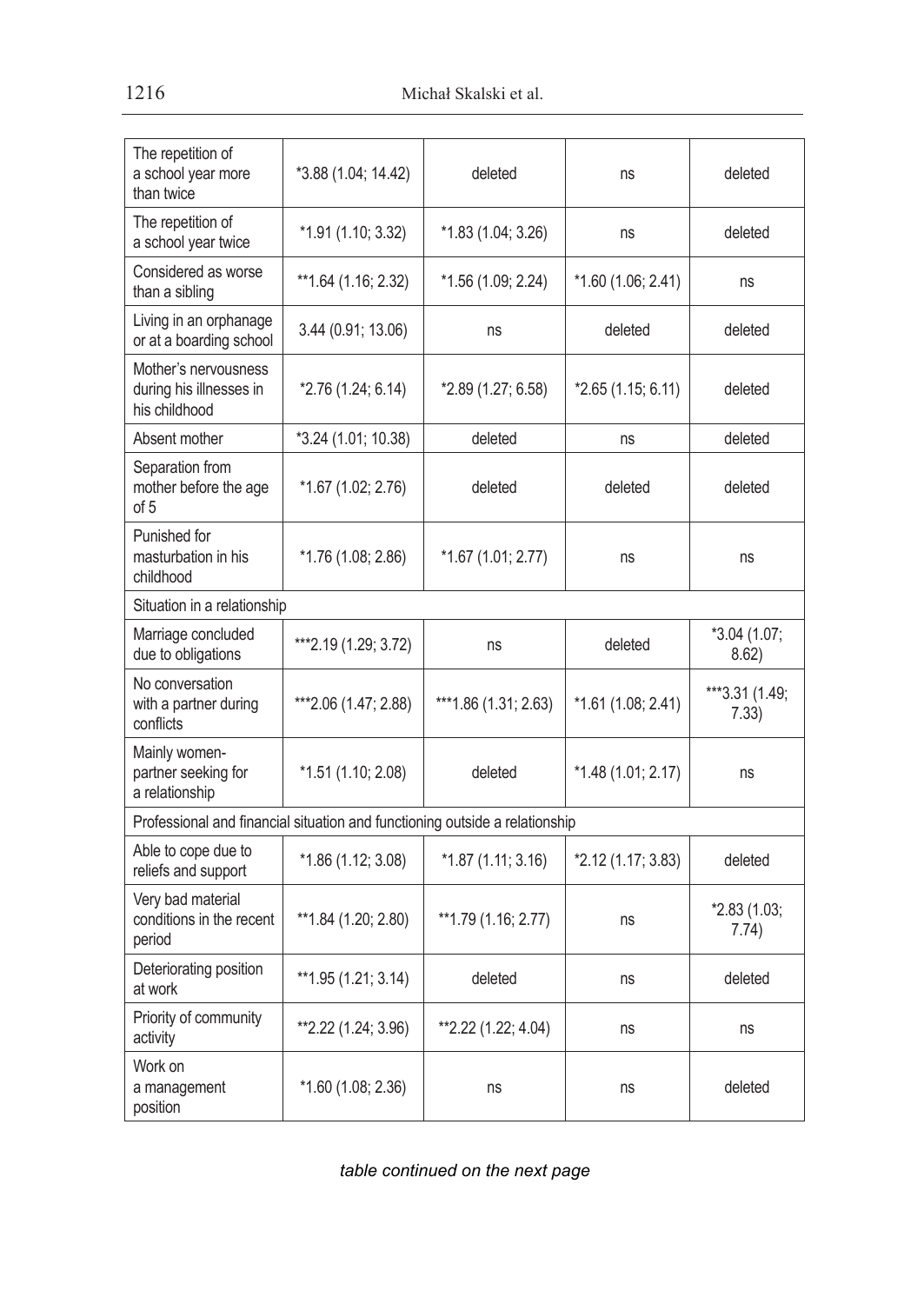| Other variables |                        |                     |                |                |
|-----------------|------------------------|---------------------|----------------|----------------|
| Aged 41–45      | **1.66 (1.16; 2.39)    | $*1.55(1.06; 2.26)$ | not applicable | not applicable |
| Aged 46-50      | ***1.95 $(1.23; 3.11)$ | $*1.67(1.03; 2.71)$ | not applicable | not applicable |

ORs with values of 95% confidence interval were presented, statistical significance was marked  $* p < 0.05$ ;  $** p < 0.01$ ;  $*** p < 0.005$ . Lack of statistical significance was marked ns. The variables were deleted in previously described procedures of gradual creation on the best regression model.

In group of men in the period preceding hospital treatment, significant correlation was found between urinary frequency and mother's nervousness during patient's illness in childhood (in the whole group of men and in a subgroup before the age of 40,  $OR > 2.65$ ) (Table 4). Similar correlation was found between urinary frequency and inability to cope with work in adulthood – coping only due to reliefs and help  $(OR = 1.86 - 2.12)$ . Table 4 shows that concluding marriage due to obligations towards a partner was a significant factor, particularly in men over the age of 40 (OR  $= 3.31$ ). It seems interesting that urinary frequency (in a whole group of men) was associated with getting punishment for masturbation and sexual play in their childhood  $(OR = 1.67)$ , repeating the school year twice  $(OR = 1.83)$ , as well as with the age 41–45 and 46–50 (OR  $\geq$  1.55) and social activities in adulthood (OR = 2.22).

| Type of analyses:                                               | Univariate            | Multivariate       |                        |                     |  |
|-----------------------------------------------------------------|-----------------------|--------------------|------------------------|---------------------|--|
|                                                                 | Whole group of men    | Whole group of men | Men aged 18-40         | Men aged $> 40$     |  |
| Group:                                                          | $(n = 1,347)$         | $(n = 1,347)$      | $(n = 1,095)$          | $(n = 252)$         |  |
| Parameters for the best                                         | not applicable        | $x^2$ = 53.29      | $x^2$ = 27.16          | $x^2$ = 15.84       |  |
| model:                                                          |                       | p < 0.0001         | p < 0.0005             | p < 0.05            |  |
| Family of origin, childhood and adolescence                     |                       |                    |                        |                     |  |
| The strongest influence<br>in childhood - a tutor               | *3.38 (1.08; 10.55)   | deleted            | deleted                | deleted             |  |
| Very frequent objections<br>to teachers                         | *2.67 (1.26; 5.67)    | ns                 | deleted                | ns                  |  |
| Repetition of a school<br>year twice                            | *2.24 (1.06; 4.71)    | *2.21 (1.01; 4.87) | deleted                | *5.83 (1.04; 32.59) |  |
| Family of origin<br>considered as worse<br>than others families | *1.93 (1.01; 3.69)    | deleted            | deleted                | deleted             |  |
| Living in an orphanage<br>or at a boarding school               | ** 6.31 (1.82; 21.90) | deleted            | ***12.51 (1.01; 44.43) | deleted             |  |
| Completely sexually<br>unaware before the age<br>of 18          | *1.72 (1.14; 2.61)    | ns                 | deleted                | ns                  |  |

Table 5.Results **of logistic regression analysis for severe symptom of urinary frequency in the group of men**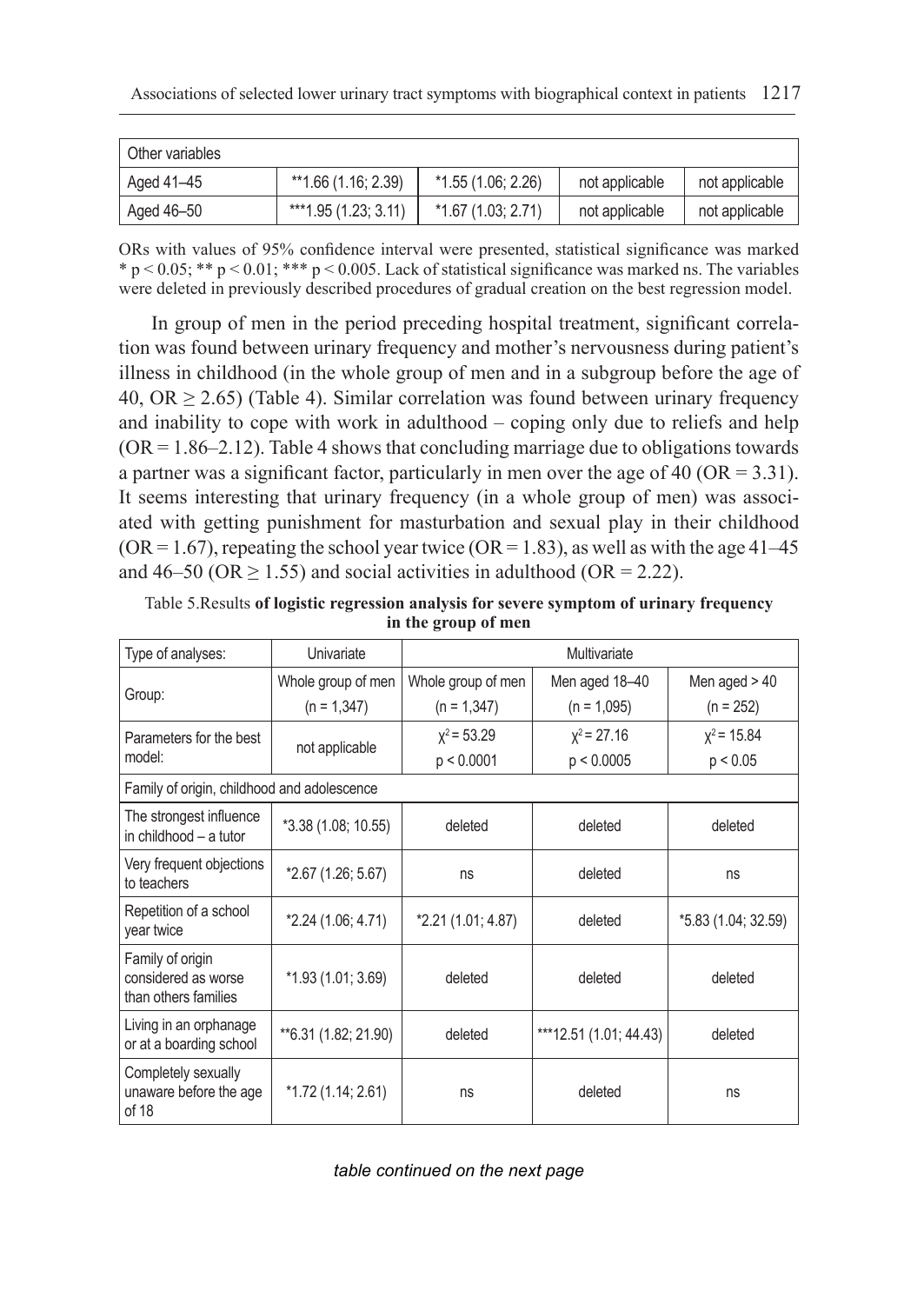| Situation in a relationship                                                 |                      |                     |                    |                        |  |
|-----------------------------------------------------------------------------|----------------------|---------------------|--------------------|------------------------|--|
| Concluding marriage<br>under constraint or<br>pressure                      | *4.10 (1.07; 15.68)  | deleted             | deleted            | *21.42 (1.81; 415.3)   |  |
| Marriage due to<br>obligations towards<br>a partner                         | *2.21 (1.09; 4.47)   | ns                  | deleted            | deleted                |  |
| Family and friends<br>wanted to create<br>a relationship                    | **4.90 (1.48; 16.17) | *4.08 (1.14; 14.62) | ns                 | deleted                |  |
| Professional and financial situation and functioning outside a relationship |                      |                     |                    |                        |  |
| Able to cope due to<br>relief and help                                      | *2.31 (1.17; 4.55)   | *2.11 (1.04; 4.28)  | ns                 | deleted                |  |
| Very bad material<br>conditions in the recent<br>period                     | *2.16 (1.20; 3.89)   | *2.17 (1.15; 4.11)  | *2.11 (1.01; 4.43) | ns                     |  |
| Material conditions<br>below average in the<br>recent period                | *1.67 (1.09; 2.55)   | ns                  | ns                 | deleted                |  |
| Deteriorating position<br>at work                                           | ***3.58 (2.00; 6.39) | *2.05 (1.09; 3.89)  | deleted            | *** 5.17 (1.80; 14.82) |  |
| Other variables                                                             |                      |                     |                    |                        |  |
| He hardly coped with<br>difficulties with discipline<br>of military service | $*2.05(1.18; 3.58)$  | $*1.85(1.03; 3.33)$ | *2.10 (1.09; 4.03) | deleted                |  |

ORs with values of 95% confidence interval were presented, statistical significance was marked  $* p < 0.05; ** p < 0.01; *** p < 0.005$ . Lack of statistical significance was marked ns. The variables were deleted in previously described procedures of gradual creation on the best regression model.

Table 5 shows that severe urinary frequency in men was significantly related to very bad material conditions (OR approx. 2.10 in the whole group and in the subgroup of men before the age of 40) and difficulties in coping with military service discipline (OR approx. 1.85–2.10). Particularly in group of men over the age of 40, severe urination frequency was related to deteriorating position at work (in this subgroup OR was up to 5.17), as well as with repeating a school year twice in patients' childhood  $(OR = 5.83)$  and marriage concluded under constraint or pressure  $(OR = 21.42 - \text{where}$ wide confidence interval showed only a marginal subgroup), living in an orphanage/ boarding school in patient's childhood ( $OR = 12.51$ ). Only in the whole group of men (the largest group), the discussed symptom was significantly correlated with concluding marriage or starting a relationship under the influence of family/friends  $(OR = 4.08)$ and coping with work only due to relief and help.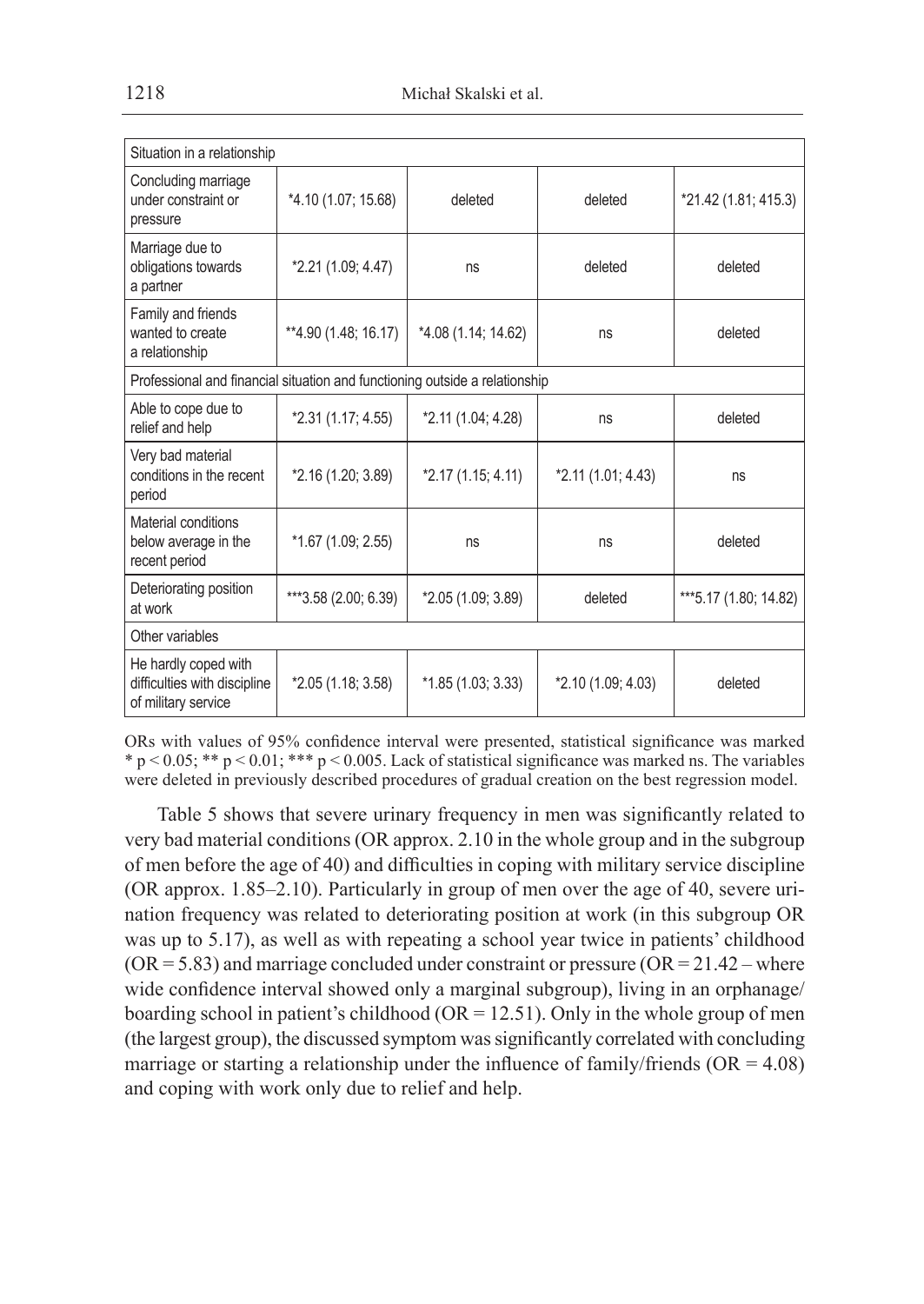## *Urinary incontinence*

Results of multivariate logistic regression analysis – stemming from a set of variables found in univariate analyses – for the occurrence of urinary incontinence (question 111) in the group of women (in the whole group and in subgroups divided by age) were presented in Table 6, in the group of men – in Table 7, for extremely severe symptom in the group of women – in Table 8, and in group of men – in Table 9.

| Type of analyses:                                                        | Univariate            | Multivariate         |                           |                     |  |
|--------------------------------------------------------------------------|-----------------------|----------------------|---------------------------|---------------------|--|
|                                                                          | Whole group of women  | Whole group of women | Women aged 18-40          | Women aged > 40     |  |
| Group:                                                                   | $(n = 2.582)$         | $(n = 2.582)$        | $(n = 2,006)$             | $(n = 576)$         |  |
| Parameters of the best                                                   |                       | $x^2$ = 85.39        | $x^2$ = 69.33             | $x^2$ = 23.65       |  |
| model:                                                                   | not applicable        | p < 0.0001           | p < 0.0001                | p < 0.005           |  |
| Family of origin, childhood and adolescence                              |                       |                      |                           |                     |  |
| Change of residence<br>before the age of 18 -<br>from village to village | ***4.04 (1.99; 8.19)  | ***4.36 (2.06; 9.23) | ***3.58 (1.54; 8.31)      | *5.25 (1.01; 27.59) |  |
| At school she felt that she<br>was not liked                             | ***2.22 (1.40; 3.52)  | $*1.89(1.14, 3.14)$  | ns                        | deleted             |  |
| Worse material conditions<br>in childhood                                | *1.79 (1.24; 2.57)    | deleted              | deleted                   | deleted             |  |
| At school she was usually<br>ruled by others                             | *** 1.83 (1.22; 2.74) | deleted              | *1.68 (1.02; 2.77)        | deleted             |  |
| Her mother did not care for<br>her school results                        | **2.41 (1.29; 4.52)   | deleted              | ns                        | deleted             |  |
| She was considered as<br>worse than a sibling                            | ** 1.69 (1.14; 2.50)  | deleted              | deleted                   | deleted             |  |
| She belonged to the least<br>pretty at school                            | **1.73 (1.14; 2.63)   | deleted              | deleted                   | deleted             |  |
| Her father was nervous<br>during her illness in her<br>childhood         | *2.06 (1.15; 3.68)    | deleted              | deleted                   | deleted             |  |
| Her mother did not<br>complete primary<br>education                      | *1.72 (1.03; 2.89)    | *1.95 (1.11; 3.41)   | deleted                   | deleted             |  |
| Mother's primary<br>education                                            | *1.54 (1.08; 2.20)    | **1.68 (1.14; 2.48)  | ***2.03 (1.31; 3.13)      | deleted             |  |
| Living with father's new<br>family                                       | *4.12 (1.16; 14.65)   | *3.78 (1.01; 14.27)  | ***11.33 (2.48;<br>51.89) | deleted             |  |
| As a child she felt she is<br>neutral for her mother                     | *1.75 (1.09; 2.81)    | deleted              | deleted                   | deleted             |  |

Table 6. **Results of logistic regression analyses for the occurrence of urinary incontinence in the group of women**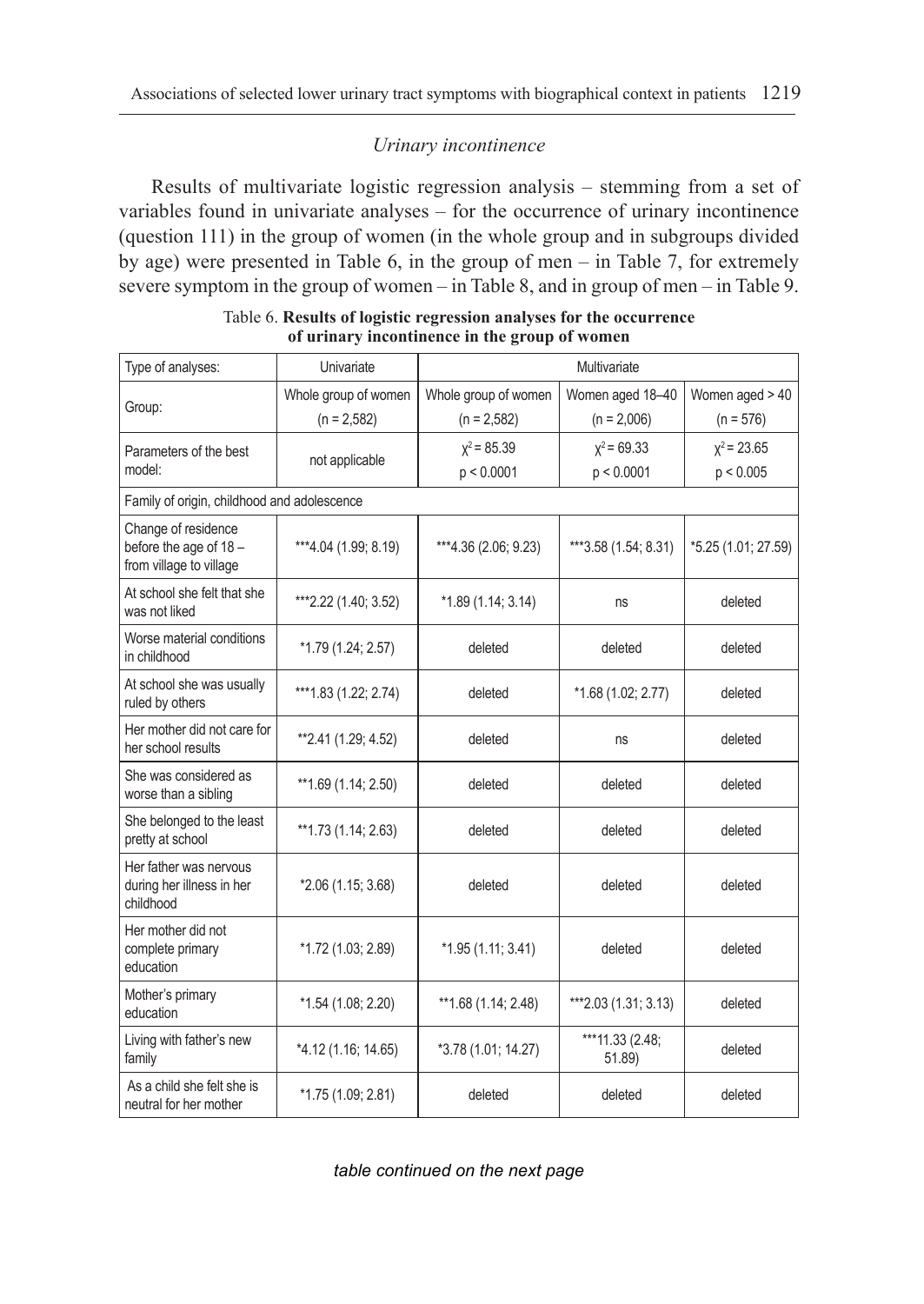| She belonged to the least<br>diligent in the class                  | *1.74 (1.06; 2.85)     | deleted                 | deleted            | ns                       |
|---------------------------------------------------------------------|------------------------|-------------------------|--------------------|--------------------------|
| Six or more sibling                                                 | *1.90 (1.06; 3.39)     | deleted                 | deleted            | deleted                  |
| Family of origin was<br>persecuted                                  | *2.52 (1.05; 6.02)     | deleted                 | deleted            | ns                       |
| First sexual intercourse at<br>the age of 14-16                     | *1.95 (1.09; 3.47)     | deleted                 | ns                 | deleted                  |
| First sexual intercourse<br>after the age of 35                     | **35.65 (3.21; 396.06) | ***41.76 (3.30; 528.03) | deleted            | ns                       |
| Situation in a relationship                                         |                        |                         |                    |                          |
| She hates her spouse,<br>partner                                    | *3.12 (1.06; 9.15)     | deleted                 | deleted            | deleted                  |
| Her spouse, partner is<br>neutral for her                           | **2.21 (1.23; 3.95)    | deleted                 | deleted            | ns                       |
| Her partner, spouse hates<br>her                                    | *3.11 (1.18; 8.16)     | *2.83 (1.02; 7.87)      | deleted            | deleted                  |
| Marriage concluded due<br>to willingness to become<br>independent   | *1.91 (1.03; 3.56)     | deleted                 | ns                 | deleted                  |
| Marriage concluded due to<br>financial reasons                      | *5.37 (1.46; 19.74)    | *4.33 (1.05; 17.91)     | deleted            | deleted                  |
| Fleeting, coincidental<br>sexual intercourses                       | **2.63 (1.32; 5.22)    | **2.59 (1.27; 5.28)     | *2.37 (1.04; 5.40) | deleted                  |
| Divorced                                                            | **1.96 (1.21; 3.19)    | *1.85 (1.11; 3.08)      | deleted            | ** 2.99 (1.38; 6.45)     |
| She lives with a partner/<br>spouse with his family                 | *1.96 (1.14; 3.39)     | ***2.27 (1.29; 4.02)    | deleted            | ***8.51 (2.44;<br>29.69) |
| Professional and financial situation and functioning outside family |                        |                         |                    |                          |
| Deteriorating position at<br>work                                   | *2.05 (1.12; 3.74)     | deleted                 | deleted            | deleted                  |
| Very bad material<br>conditions in the recent<br>period             | *1.84 (1.14; 3.00)     | deleted                 | *2.01 (1.11; 3.65) | deleted                  |
| She has no interests                                                | **1.72 (1.15; 2.57)    | deleted                 | deleted            | deleted                  |
| She has nobody to meet<br>with in her free time                     | ***2.74 (1.72; 4.37)   | *1.82 (1.09; 3.04)      | *1.98 (1.10; 3.58) | deleted                  |
| Other variables                                                     |                        |                         |                    |                          |
| Aged 46-50                                                          | *** 2.17 (1.29; 3.65)  | *1.80 (1.03; 3.13)      | not applicable     | not applicable           |

ORs with values of 95% confidence interval were presented, statistical significance was marked \* p < 0.05; \*\* p < 0.01; \*\*\* p < 0.005. Lack of statistical significance was marked ns. The variables were deleted in previously described procedures of gradual creation on the best regression model.

As shown in Table 6, in the group of women irrespective of age, moving from one small village to another was associated with the occurrence of urinary incontinence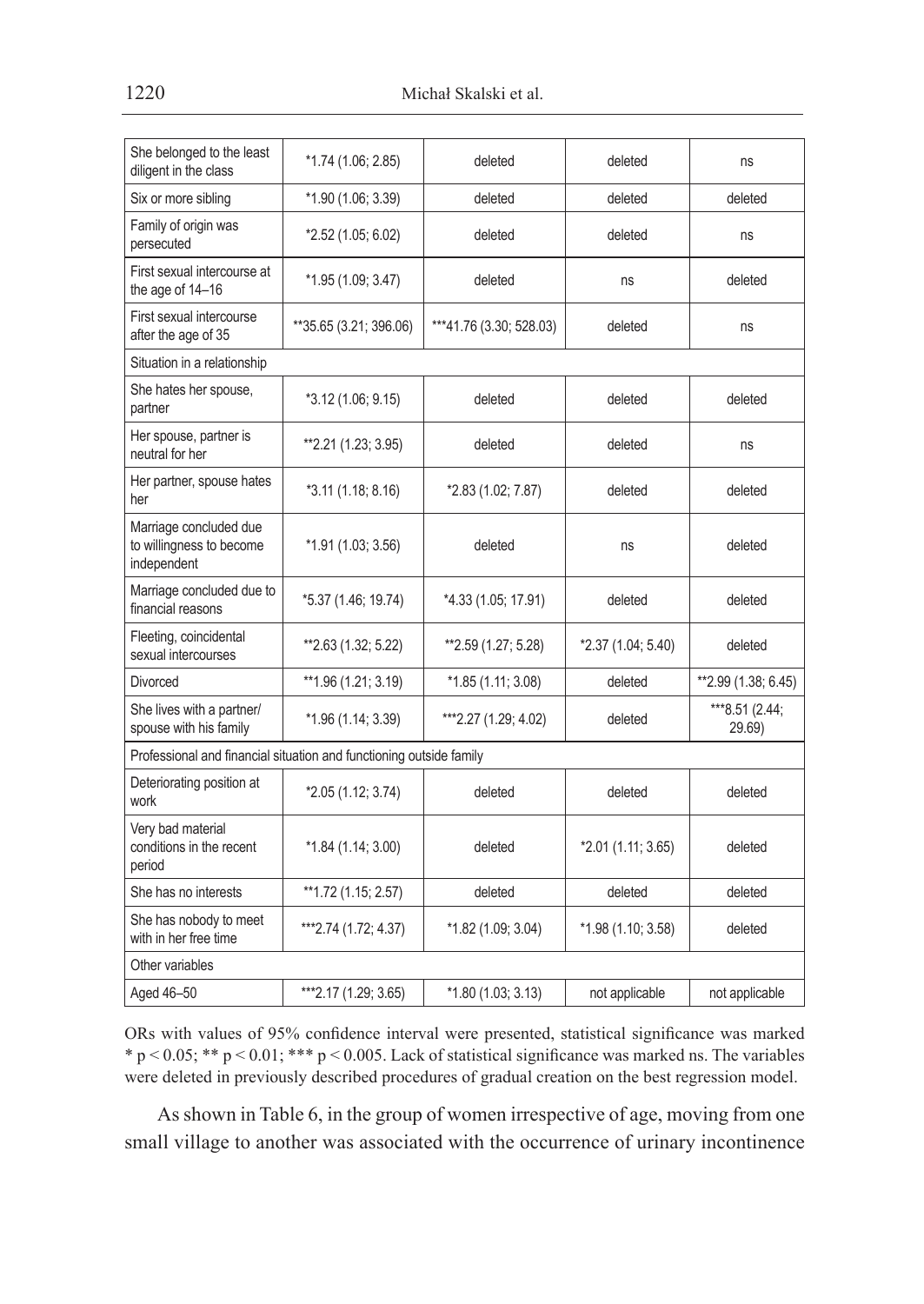in their adulthood (OR  $= 3.58 - 5.25$ ). Other circumstances related to this symptom in the group of women before the age of 40 was lack of people/friends close to her (OR approx. 2.0), very bad material conditions (OR approx. 2.0), fleeting, coincidental sexual intercourses ( $OR \ge 2.37$ ), patient's mother's primary education (OR approx. 2.0), living with father's new family ( $OR = 3.78-11.3$  only small number of such patients).

In the group of women over the age of 40 particularly noticeable association was found in relation to the divorced women (in the whole group  $OR = 1.85-1.96$ , in a subgroup over the age of  $40 - 8.51$ ) and women living with a partner and his family. Strong correlation with concluding marriage due to financial reasons ( $OR \ge 4.33$ ), the feeling that a partner hates the patient ( $OR = 2.83$ ), very late sexual initiation – after the age of 35 (very high OR with wide confidence interval indicates only on a marginal number of such women) and with being disliked by peers in the period of school  $(OR = 2.22)$  was found only in the whole group of women. Moreover, higher risk of this symptom was found in the subgroup of women aged 46–50.

| Type of analyses:                                                           | Univariate             | Multivariate         |                     |                   |  |  |
|-----------------------------------------------------------------------------|------------------------|----------------------|---------------------|-------------------|--|--|
|                                                                             | Whole group of women   | Whole group of women | Women aged 18-40    | Women aged $> 40$ |  |  |
| Group:                                                                      | $(n = 2.582)$          | $(n = 2,582)$        | $(n = 2,006)$       | $(n = 576)$       |  |  |
| Parameters of the best                                                      | not applicable         | $x^2$ = 41.50        | $x^2$ = 33.95       | $x^2 = 9.51$      |  |  |
| model:                                                                      |                        | p < 0.0001           | p < 0.0001          | p < 0.05          |  |  |
| Family of origin, childhood and adolescence                                 |                        |                      |                     |                   |  |  |
| At school she was usually<br>ruled by other people                          | **3.22 (1.41; 7.35)    | *2.71 (1.14; 6.47)   | *2.78 (1.01; 7.63)  | deleted           |  |  |
| Mother's primary<br>education                                               | *2.49 (1.13; 5.49)     | deleted              | deleted             | deleted           |  |  |
| Father's primary education                                                  | **2.90 (1.29; 6.50)    | deleted              | ns                  | deleted           |  |  |
| During the school years<br>learning did not go well                         | *3.15 (1.17; 8.49)     | deleted              | deleted             | deleted           |  |  |
| Mother's age - giving birth<br>to a child before the age<br>of 20           | *2.78 (1.03; 7.48)     | *3.25 (1.17; 9.02)   | *3.46 (1.07; 11.22) | deleted           |  |  |
| Rather unwanted sexual<br>initiation                                        | *2.77 (1.21; 6.30)     | ns                   | *3.33 (1.25; 8.86)  | ns                |  |  |
| First sexual intercourse<br>after the age of 35                             | ***53.23 (4.66; 607.6) | *39.91 (2.00; 795.5) | deleted             | deleted           |  |  |
| Situation in a relationship                                                 |                        |                      |                     |                   |  |  |
| A spouse, partner is<br>neutral for her                                     | *3.61 (1.22; 10.69)    | *3.18 (1.04; 9.76)   | deleted             | ns                |  |  |
| Professional and financial situation and functioning outside a relationship |                        |                      |                     |                   |  |  |

Table 7. **Results of logistic regression analyses for severe urinary incontinence in the group of women**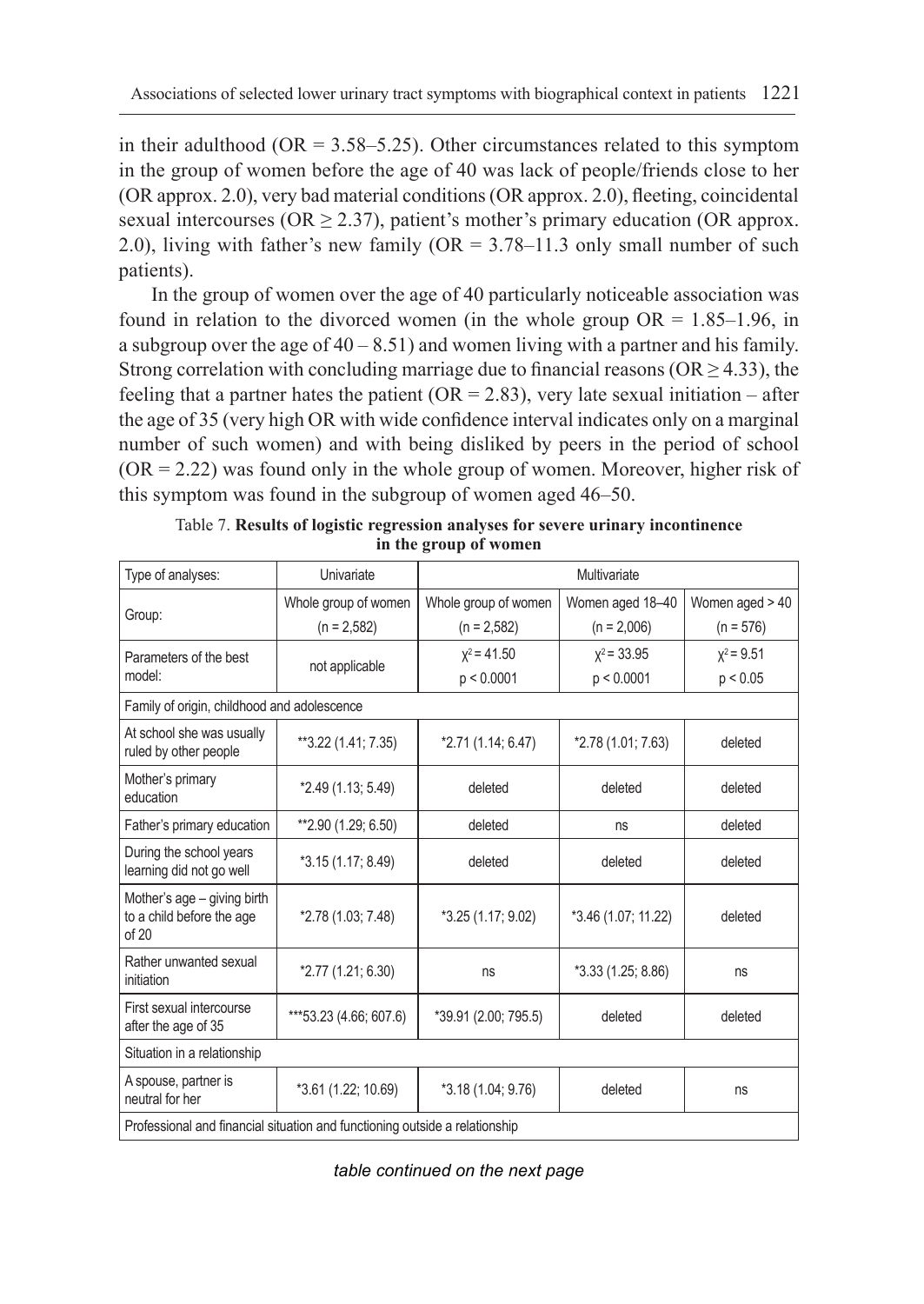| Deteriorating position at<br>work               | *3.67 (1.24; 10.87)<br>deleted<br>ns |                       |                     | deleted             |
|-------------------------------------------------|--------------------------------------|-----------------------|---------------------|---------------------|
| She has no interests                            | ***4.85 (2.20; 10.70)                | ***4.16 (1.84; 9.42)  | $*3.54(1.31; 9.58)$ | ns                  |
| She has nobody to meet<br>with in her free time | ***4.84 (2.00; 11.75)                | deleted               | ns                  | *6.64 (1.27; 34.69) |
| Other variables                                 |                                      |                       |                     |                     |
| Aged 46-50                                      | $***4.46(1.76, 11.33)$               | ***4.67 (1.43, 10.47) | not applicable      | not applicable      |

ORs with values of 95% confidence interval were presented, statistical significance was marked \* p < 0.05; \*\* p < 0.01; \*\*\* p < 0.005. Lack of statistical significance was marked ns. The variables were deleted in previously described procedures of gradual creation on the best regression model.

Table 7 shows that extremely severe urinary incontinence was associated, particularly in the group of women before the age of 40, with lack of patient's interests (OR  $= 3.54-4.85$ ), being dominated ("ruled") by peers in the period of school (OR approx. 2.7), age of mother – below 20 when giving birth to a patient/child ( $OR \ge 2.78$ ), rather unwanted sexual initiation ( $OR \ge 2.77$ ). Moreover, in the group of women before the age of 40, loneliness (a patient "has nobody to meet with") was associated with extremely severe urinary incontinence (high  $OR = 6.64$ ). In the whole (undivided) group of women the sense of neutrality of her husband or partner (OR  $\geq$  3.18), age group  $46-50$  (OR = 4.67) and sexual initiation after the age of 35 (OR = 39.91, in only a small subgroup) was associated with the discussed symptom.

| Type of analyses:                                                    | Univariate                          | Multivariate                        |                                 |                                |  |
|----------------------------------------------------------------------|-------------------------------------|-------------------------------------|---------------------------------|--------------------------------|--|
| Group:                                                               | Whole group of men<br>$(n = 1,347)$ | Whole group of men<br>$(n = 1,347)$ | Men aged 18-40<br>$(n = 1,095)$ | Men aged $>40$<br>$(n = 2.52)$ |  |
| Parameters of the best<br>model:                                     | not applicable                      | $x^2$ = 55.55<br>p < 0.0001         | $x^2$ = 58.08<br>p < 0.0001     | $x^2$ = 21.03<br>p < 0.0005    |  |
| Family of origin, childhood and adolescence                          |                                     |                                     |                                 |                                |  |
| He belonged to the least<br>handsome at school                       | *2.01 (1.01; 4.00)                  | deleted                             | ns                              | deleted                        |  |
| Mother's nervousness<br>during patient's illnesses<br>in childhood   | **4.32 (1.44; 12.94)                | deleted                             | ns                              | deleted                        |  |
| Father's primary<br>education                                        | ***2.51 $(1.42; 4.43)$              | ***2.53 (1.40; 4.60)                | ***3.09 (1.63; 5.86)            | deleted                        |  |
| Family of origin<br>considered as worse<br>than others families      | *2.47 (1.08; 5.67)                  | deleted                             | deleted                         | **27.96 (2.21; 353.8)          |  |
| Mother's age - giving<br>birth to a child at/before<br>the age of 20 | *2.59 (1.18; 5.69)                  | ns                                  | ns                              | *26.02 (1.10; 617.2)           |  |

|  |  |  | Table 8. Results of logistic regression analysis for urinary incontinence in the group of men |  |
|--|--|--|-----------------------------------------------------------------------------------------------|--|
|  |  |  |                                                                                               |  |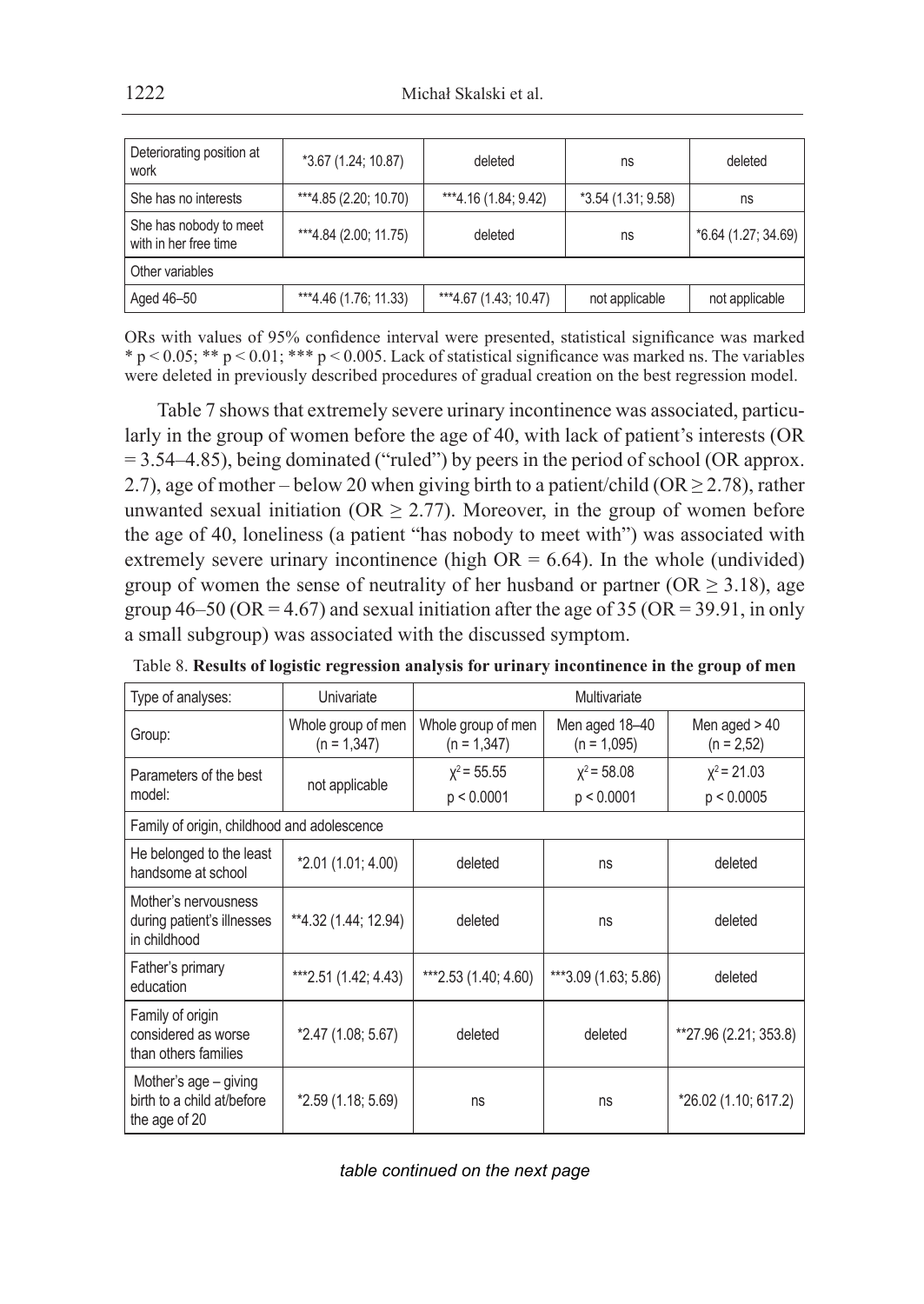| Father ruled at a family<br>home                                            | $*1.80(1.03; 3.15)$       | deleted               | ns                      | deleted               |
|-----------------------------------------------------------------------------|---------------------------|-----------------------|-------------------------|-----------------------|
| Father drank alcohol<br>very often, at least once<br>a week                 | ***2.80 (1.50; 5.20)      | **2.45 (1.26; 4.76)   | *2.22 (1.07; 4.59)      | deleted               |
| He felt his father's<br>hostility when being<br>a child                     | *3.05 (1.25; 7.46)        | deleted               | deleted                 | deleted               |
| Mother's neutrality in his<br>difficulties                                  | *2.32 (1.19; 4.52)        | *2.12 (1.05; 4.28)    | ns                      | *15.95 (1.20; 2.12.2) |
| One of sibling has the<br>biggest influence in his<br>childhood             | *** 5.99 (2.36; 15.21)    | ***4.39 (1.57; 12.28) | *3.41 (1.10; 19.57)     | deleted               |
| Rather bad relation<br>between his parents                                  | $*1.94(1.10; 3.43)$       | deleted               | deleted                 | deleted               |
| He was punished for<br>masturbation in his<br>childhood                     | ***3.53 (1.60; 7.82)      | *3.38 (1.45; 7.88)    | ***3.77 (1.54; 9.23)    | deleted               |
| First sexual intercourse<br>in the form of rape                             | *8.42 (1.66; 42.79)       | deleted               | deleted                 | deleted               |
| First sexual intercourse<br>over the age of 35                              | $*12.42(1.11;$<br>139.50) | *21.87 (1.54; 310.5)  | *45.69 (2.42;<br>861.1) | deleted               |
| Situation in a relationship                                                 |                           |                       |                         |                       |
| Current relationship/<br>marriage considered as<br>fleeting                 | *3.82 (1.10; 13.30)       | deleted               | deleted                 | deleted               |
| No conversation with<br>a partner during conflicts                          | $*2.25(1.16; 4.38)$       | *2.12 (1.05; 4.30)    | ns                      | 35.91 (2.19; 589.4)   |
| He often drinks alcohol.<br>on any occasion                                 | *1.92 (1.08; 3.41)        | ns                    | *2.00 (1.05; 3.81)      | deleted               |
| Professional and financial situation and functioning outside a relationship |                           |                       |                         |                       |
| He copes due to reliefs<br>and help                                         | *2.67 (1.10; 6.51)        | *2.61 (1.02; 6.71)    | *3.10 (1.14; 8.42)      | deleted               |

ORs with values of 95% confidence interval were presented, statistical significance was marked  $* p < 0.05; ** p < 0.01; *** p < 0.005$ . Lack of statistical significance was marked ns. The variables were deleted in previously described procedures of gradual creation on the best regression model.

Table 8 shows that in men before the age of 40, urinary incontinence was related to coping at work only due to reliefs and help (OR 2.61–3.10), abusing alcohol by patient's father (OR  $\geq$  2.22), father's primary education (OR approx. 2.51–3.09), the strongest influence of a sibling in their childhood ( $OR \geq 3.41$  in the whole group OR was even higher), getting punishment for masturbation and sexual play (OR 3.38–3.77) and very late sexual initiation (OR 12.42–45.69 in only a small number of patients).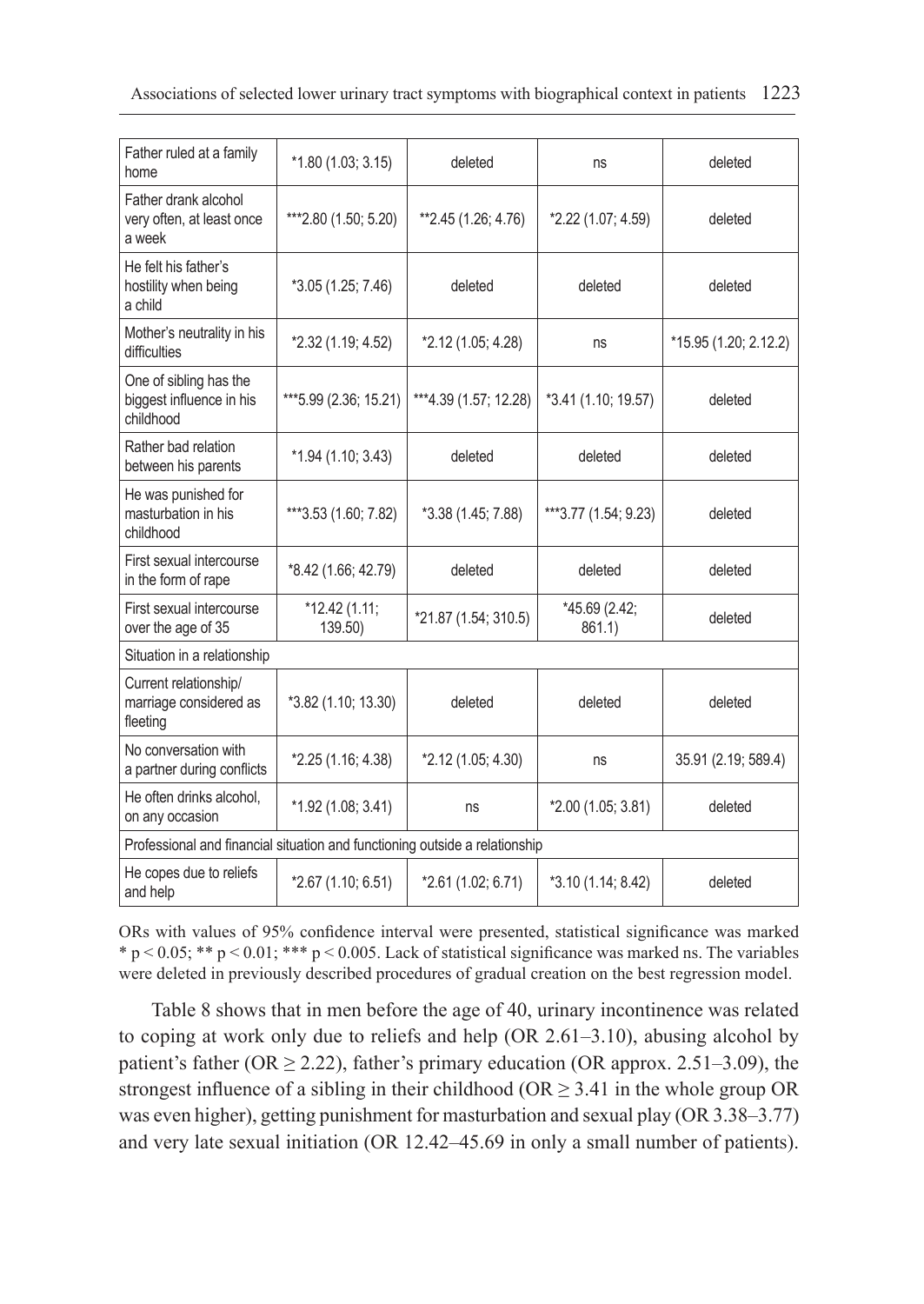In the group of men after the age of 40, association of micturition with lack of conversation in conflicts with a partner (OR in the whole group  $\geq$  2.12 and in group over the age of 40, 35.91), feeling of inferiority related to the family of origin  $(OR = 27.96$ – very few cases), mother's young age while giving birth to a child – before the age of 20 (OR > 26 – very few cases) and mother's neutrality in patient's difficulties in his childhood (OR =  $15.95$ ).

| Type of analyses:                                                   | Univariate             | Multivariate           |                        |                |  |
|---------------------------------------------------------------------|------------------------|------------------------|------------------------|----------------|--|
|                                                                     | Whole group of men     | Whole group of men     | Men aged 18-40         | Men aged $>40$ |  |
| Group:                                                              | $(n = 1,347)$          | $(n = 1,347)$          | $(n = 1,095)$          | $(n = 252)$    |  |
| Parameters of the best                                              |                        | $x^2$ = 36.27          | $x^2$ = 37.08          | Unable to      |  |
| model:                                                              | not applicable         | p < 0.0001             | p < 0.0001             | create model   |  |
| Family of origin, childhood and adolescence                         |                        |                        |                        |                |  |
| Living with his mother,<br>temporarily with his father              | ***38.11 (3.92; 370.3) | deleted                | ns                     |                |  |
| Family of origin was<br>persecuted                                  | *8.97 (1.05; 76.28)    | *28.50 (1.83; 443.7)   | *25.47 (1.51; 429.9)   |                |  |
| Family of origin<br>considered as worse than<br>other families      | ***9.57 (2.24; 40.82)  | **10.00 (1.84; 54.32)  | *8.09 (1.40; 46.63)    |                |  |
| He frequently objected to<br>teachers                               | *4.79 (1.13; 20.28)    | ns                     | ns                     |                |  |
| Father seen as sharp-<br>tempered                                   | *7.02 (1.41; 34.97)    | *6.72 (1.20; 37.80)    | *5.75 (1.01; 33.07)    |                |  |
| Father attacked a patient<br>in difficulties                        | *5.70 (1.35; 24.01)    | deleted                | deleted                |                |  |
| Mother's neutrality in<br>patient's difficulties                    | *4.62 (1.09; 19.53)    | *7.73 (1.42; 37.80)    | *8.81 (1.50; 51.64)    |                |  |
| Punished for masturbation<br>or sexual play during his<br>childhood | *6.23 (1.23; 31.49)    | ns                     | ns                     |                |  |
| Situation in a relationship                                         |                        |                        |                        |                |  |
| No conversation with<br>a partner during conflicts                  | *4.48 (1.06; 18.97)    | deleted                | deleted                |                |  |
| He lives with a partner/<br>wife with her family                    | ***11.40 (2.81; 46.27) | ***19.04 (3.59; 101.1) | ***15.42 (2.80; 84.93) |                |  |

Table 9. **Results of logistic regression analysis for extremely severe urinary incontinence in the group of men**

ORs with values of 95% confidence interval were presented, statistical significance was marked  $* p < 0.05; ** p < 0.01; *** p < 0.005$ . Lack of statistical significance was marked ns. Impossible analysis was marked '---' no answer 'c' in the subgroup of patients. The variables were deleted in previously described procedures of gradual creation on the best regression model.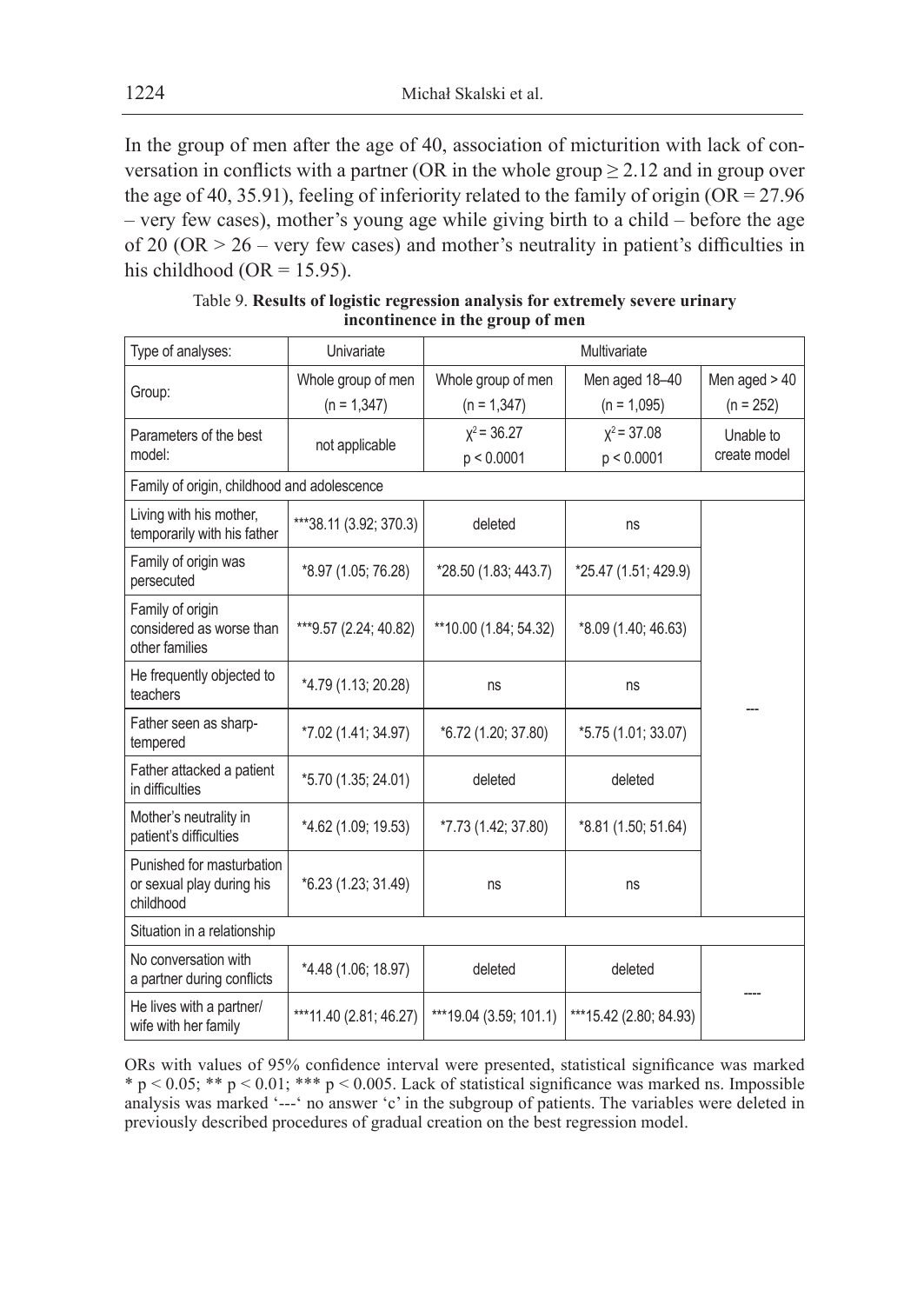It results from Table 9 that in men, particularly in the group before the age of 40, extremely severe involuntary urination was associated with perceiving father as sharptempered (OR  $\geq$  5.75), mother as neutral in patient's difficulties (OR = 4.62–8.81), persecuting patient's family of origin  $(OR = 8.97–25.47)$ , living with a partner/wife with her family (OR =  $11.40-15.42$  – in only a small number of patients). In the group of men over the age of 40 answers in symptom checklist did not indicate the occurrence of extremely sever symptom.

#### *Gynecological risk factors in women*

Correlation of the occurrence of urinary frequency and urinary incontinence with relevant data from the Biography Survey were analyzed separately only in the group of women. It was done using correlation analysis (using a numeral character of these variables) with the information referring to the number of labors (none, one, two, three and more) and the presence of complications arising out of pregnancies and labors reported in an interview. There were no significant correlations found in these terms, however, for the ordered severity of both symptoms there were found statistically significant, yet very weak correlations – for urinary frequency and not getting pregnant/ inability to get pregnant (code 0) versus getting pregnant with normal course of pregnancy (code 1) or with abnormal (code 2) course of pregnancy  $(R = 0.21; p < 0.0001)$ , similar results were obtained for urinary incontinence  $(R = 0.22; p < 0.0001)$ . Weaker, but significant correlations were found for a higher number of labors (codes: 0, 1, 2, 3-and-more) and urinary frequency ( $R = 0.16$ ;  $p < 0.0001$ ), and for urinary incontinence  $(R = 0.08; p < 0.0005)$ . Complicated labors (code 1) turned out to be weakly but significantly correlated with both symptoms ( $R = 0.1$ ;  $p < 0.0001$  and  $R = 0.07$ ;  $p < 0.0005$ , respectively).

#### **Discussion**

The concurrence of psychological factors in etiopathogenesis of several lower urinary tract symptoms is not in doubt [9, 46], and their omitting has been described as an example of a serious mistake that can be harmful to a patient – i.e., an unnecessary surgery [23, 47, 48]. Opposite phenomenon – neglecting the exclusion of organic urological symptoms even with the occurrence of serious mental disorders – is also harmful [7].

Psychotherapy is known for eliminating pseudourological complaints in at least some patients (e.g., [49]). Moreover, ineffectiveness of common urological treatment in some of patients seems to be associated with the occurrence (integrity) of neurotic traits [50].

Instruction and variables in the form of symptom checklist KO"0"diagnostics preceding psychotherapy, resulted in limitation of available information about urological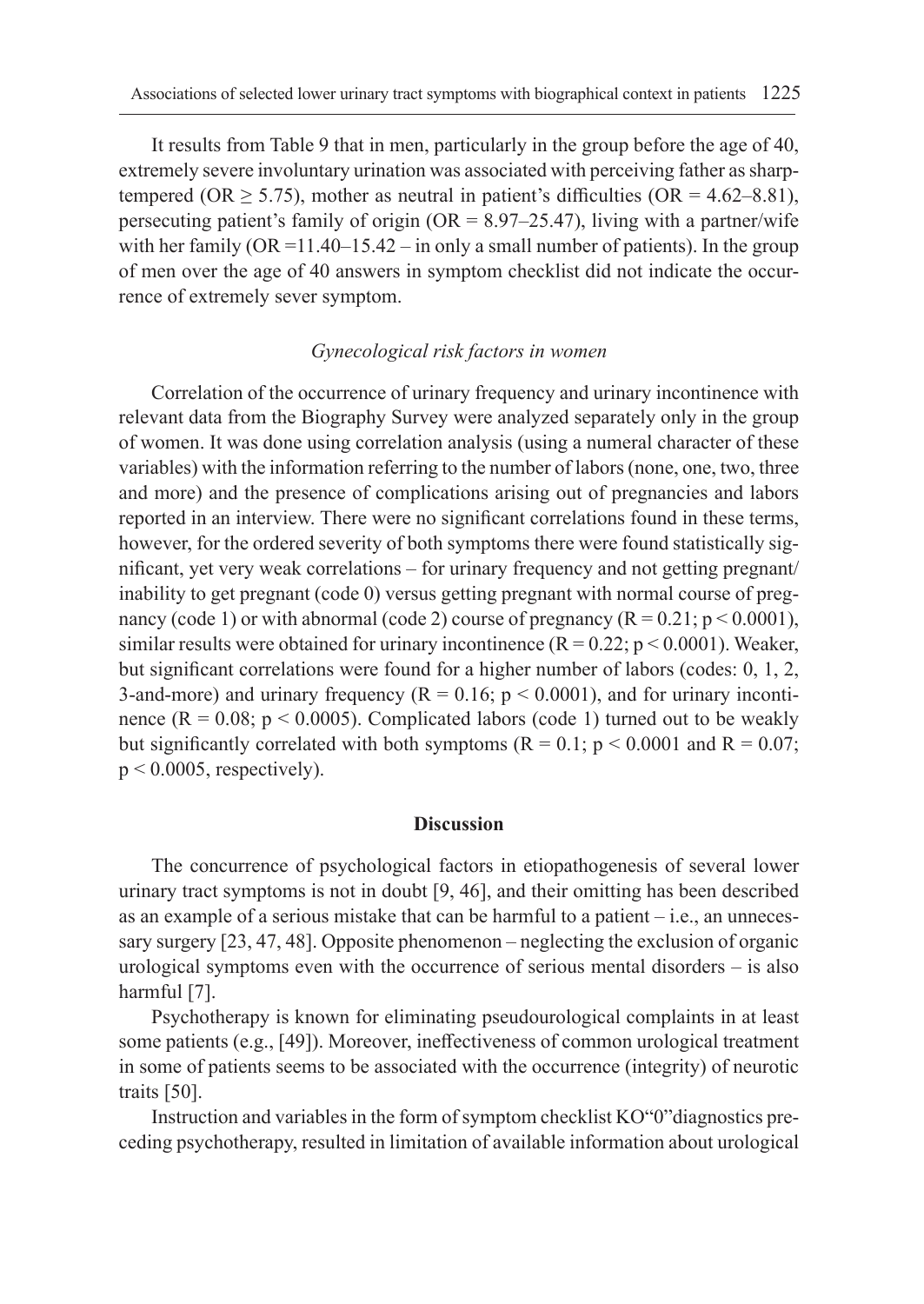complaints to two symptoms – urinary frequency in patient's subjective estimation and urinary incontinence e.g., bedwetting, where the symptoms, according to the symptom checklist, were related to the severe ones and were occurring in a seven-day period prior to the study. No data in the current patient's medical history overview allowed for verification of objective overall health of more than 3 thousand patients studied in terms of urinary tract, except for general knowledge about their good overall health and classification of their complaints as psychogenic, which resulted in their hospitalization in day hospital for neurotic disorders.

Correlation between symptoms and the collective demographical variables such as age, social or professional group seems to be less significant for psychopathology and psychotherapy of neurotic disorders. However, due to the variety of symptoms depending on gender and varying most likely in relation to different ways of experiencing one's own physicality, it seems necessary to analyze symptoms in groups of women and men, respectively, as in this study.

In the studied patients of a day hospital who were not somatically affected, all (well-documented in literature) burdens of somatic diseases (from cancers and recovery after cancer treatment to benign prostatic hyperplasia), except implications after high-risk pregnancies and labors [51], and to a certain extent age and physiology of menopause [52, 53], were less significant and had a marginal role in the group of somatic complaints.

The age limit of 40, used in the analyses of biographical context's correlations with urinary frequency and urinary incontinence reported by patients with neurotic and personality disorders, was established due to observations referring to common physiological conditions such as the onset of hormonal changes [53, 54], the age limit in psychological experiencing the age of "forty" and co-existence of LUTS, as well as dysfunctions [55] associated with them.

The association of number of labors, high-risk labors and pregnancies with urological complaints in women seems to be related to a biological nature. This correlation is not a precipitation, but it also refers to extremely severe symptoms rather than to the mere occurrence of studied symptoms. Moreover, although correlation's coefficients were significant, they were weak.

Family's of origin poverty and lower educational status of patients' parents (probably determining lower level of patients' health awareness and the occurrence of urological complaints, also resulting in experiencing lower urinary tract symptoms [56–58], can be seen as a second factor of "general medical" character found in the study.

The results of this study indicate the assumption that abusing alcohol by patients' parents and burden with alcohol abuse, as well as parent's hostility or family breakdown have a traumatizing impact on patients and are associated with regression resulting in problems with urinary continence even in their adulthood. It is worth mentioning that it is currently impossible to determine – what is likely – that the symptom has been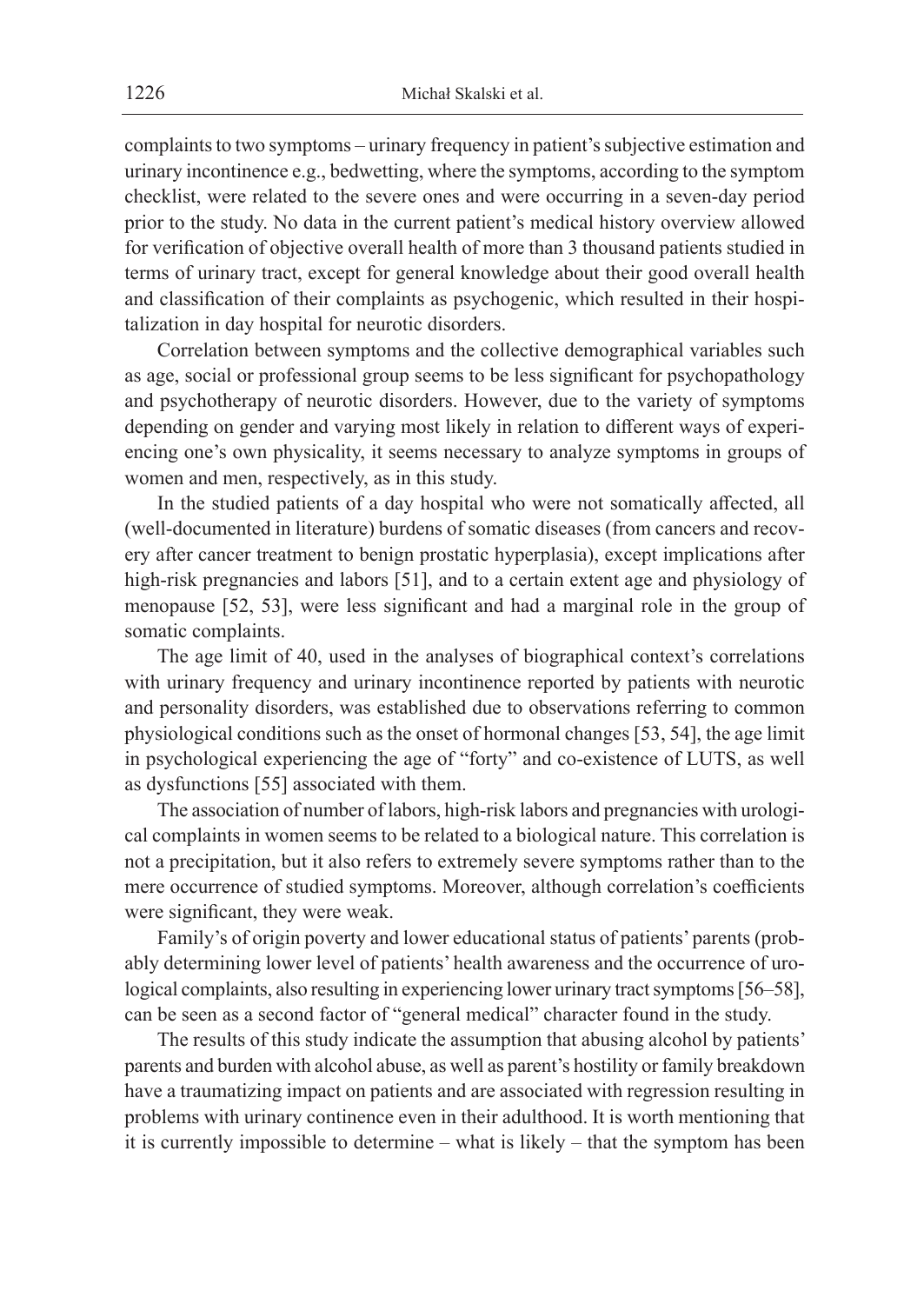lasting since patient's childhood. Family's of origin persecution – a highly traumatic situation, was found as another factor related to urinary incontinence (its occurrence in women and extremely severe urinary incontinence in men). The relationship between symptoms and the strongest influence of "a sibling" or "another person" rather than a parent in patient's childhood shows a family's of origin dysfunction.

Co-existence of anxiety disorders (panic attacks, agoraphobia, several compulsions), depressive disorders and sexual dysfunctions with LUTS has been documented in many reports [11, 59, 60], some of them associate micturition disorders with phobias (particularly with social phobia [3, 4], similarly, coexistence of LUTS with stress-related disorders such as ASD an PTSD [4], PTSD [61, 62] and with traumatic events [63], particularly with psychosexual traumas (e.g., rapes) [5, 64–66]. The obtained results seem to show the probability of indirect correlation of traumas and sexual dysfunctions, as well as "urological" symptoms related to them with conflicts in a current relationship and with separation difficulties, patients' tendency to "urethral regression", which was presented in literature in 1986 [21].

Sexual relationship dysfunctions in women with LUTS have been described as systemically existing in couples – in which man frequently suffers from erectile dysfunctions [67]. These dysfunctions can be, therefore, strongly associated with sexual dysfunctions and can also have common background in the form of traumatic sexual experiences in the past (e.g., [36–40, 68]).

The associations of pseudourological symptoms with sexuality and relationship dysfunctions in the studied group proved to be "discrete". They did not reveal themselves in direct analyses of the variables in the Biography Survey describing rare/ poor or unsuccessful sexual life (e.g., [39, 40]) – but it revealed the information about dysfunctional reasons of starting a relationship e.g., due to constraint or pressure, financial reasons, obligations, asymmetry in seeking a relationship, willingness to become independent, as well as hatred, reluctance or neutrality towards a partner, feeling that a partner hates the patient, abusing alcohol by both of partners, passive-aggressive problem solving (by silence and insults), not separating from one's family (living with a partner and his/her family). Fleeting and coincidental sexual intercourses seemed to be associated with higher probability of urinary incontinence in women, which might suggest the symbolic sexual arousal. However, in the group of men the same symptom was associated with treating patient's marriage/relationship as fleeting.

Urological complaints were clearly associated with punishment for masturbation or sexual play (in general and severely extreme micturition in men, urinary frequency also in men, extremely severe urinary frequency in women), as well as with very late sexual initiation – after the age of 35 (in general, occurrence and extremely severe urinary incontinence in women; occurrence of micturition in men). Moreover, traumatic influence of violence or pressure during first sexual intercourses shows the association of urinary incontinence with "rather" unwanted sexual initiation (extremely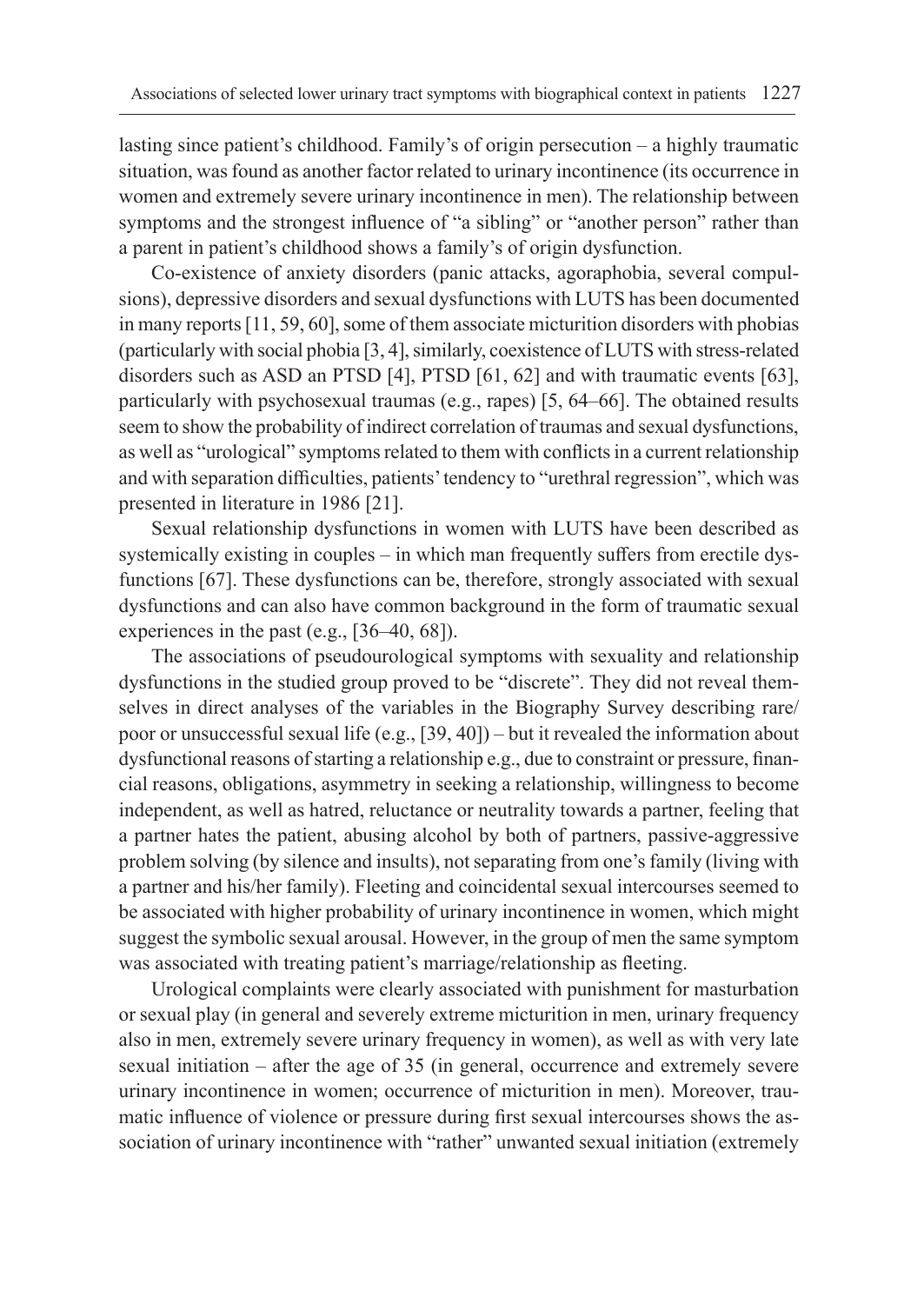severe urinary incontinence in women) or rape during initiation (occurrence of urinary incontinence in men). All above-mentioned observations show significant influence of risk factors for sexual dysfunctions' occurrence and relationship dysfunctions on urological symptoms' pathogenesis, also those described for the cohort of patients with neurotic and personality disorders [35–40]. These observations were advocated by the association of urological complaints with genital organs symptoms and discomfort related to masturbation in women [60].

Another significant aspect of both urological and pseudourological complaints is patient's embarrassment [69] and stigma, described by other authors as related to the visibility of symptoms, and what is important, not necessarily the urinary incontinence – the embarrassment is related even to urinary frequency, which might be, according to Elstad et al. [70], associated with dirt in women patients' opinion, and in the group of men patients – with erectile dysfunctions. The association of urinary incontinence with the feeling of lack of close relations ("she has nobody to meet with in her free time"), which can be a result of the feeling of rejection or the sense of loneliness due to this symptom and/or avoiding social situations by women patients shows the influence of stigma in this study, particularly in women before the age of 40. Similar explanations come for the association of showing patient's surrender to peers' domination ("at school they were ruled by others") – the obtained results did not clarify whether micturition had its onset in patient's childhood or during the school period, but it is very probable in the light of other studies [50, 55]. This, in turn, allows for the assumption about poor, "not practiced" social skills of these patients and, accordingly, the mechanism of "vicious circle" – avoidance and self-stigma.

Lack of answer "c" denoting severely extreme urinary incontinence in the group of men before the age of 40 can show that their subjective feeling/sense of burden decreased for some reason e.g., due to classifying patients' complaints as associated with their age or due to classifying them as the symptom of prostatic hyperplasia, which was consistent with Glover's et al. [69] opinion that LUTS are alarming depending on their subjective way of experiencing and when perceived as restricting patient's social functioning.

However, very bad material conditions, deteriorating position at work or inability to cope with work – most likely due to adequate fear in a difficult life situation – were significantly (symbolically?) associated with the occurrence and extremely severe urinary frequency, irrespective of gender (in women and in men). Similar associations were found for urinary incontinence in women – also with the feeling of loneliness and lack of interests. These associations with lack of interests can show an aspect of depressiveness or depressive reaction to a stigma and the restriction of patient's functioning due to micturition, or can show a patient's withdrawal due to a stigma/rejection (as mentioned above, in the analyses there were no variables of the Biography Survey describing poor or unsuccessful sexual life; e.g., [39, 40]).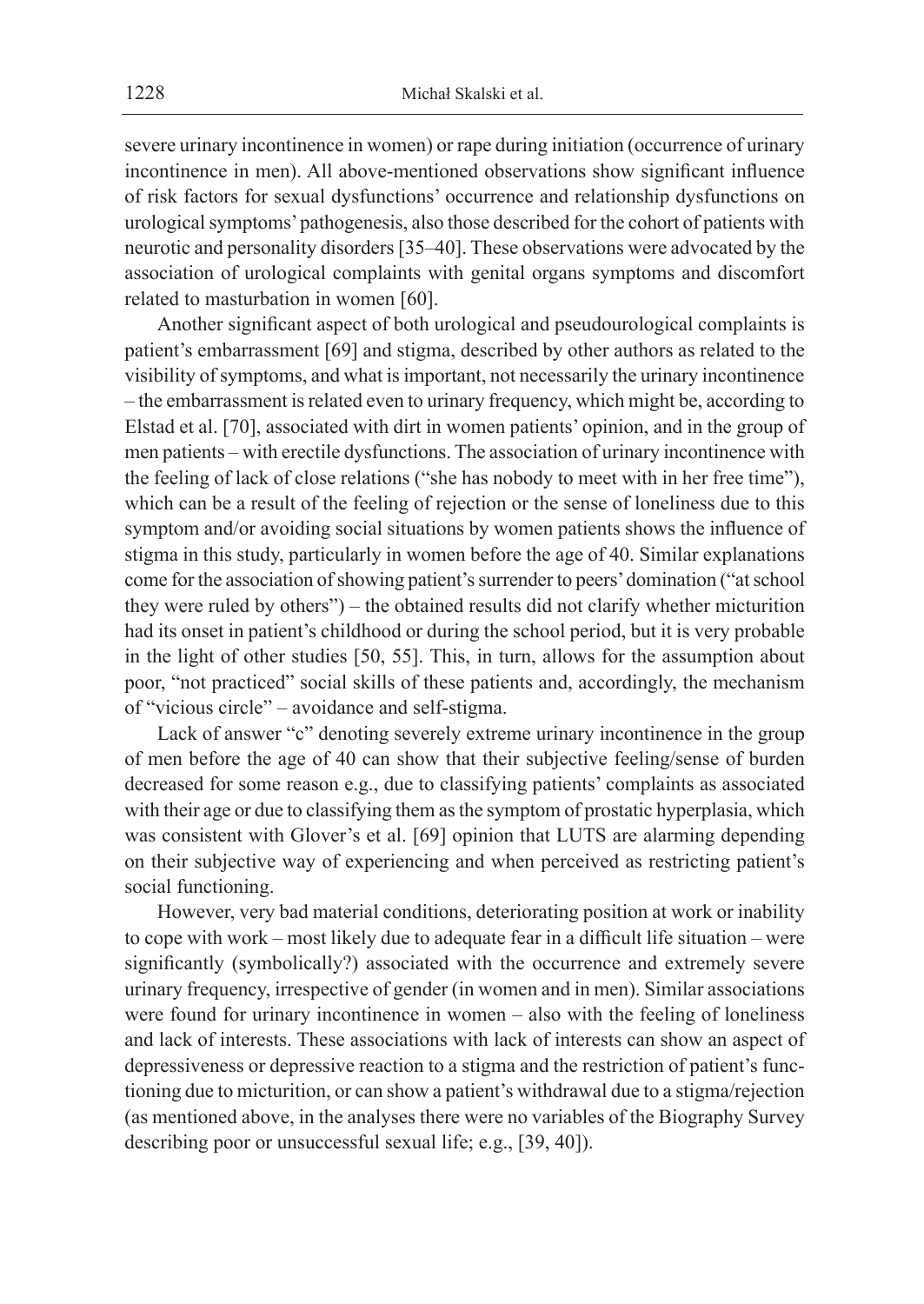Basing the study on common questionnaires may cause the limitation of generalizing the obtained results (associated with the selected group of patients submitting themselves to a psychotherapeutic treatment in a day hospital in the period of 22 years, retrospective analysis, short and conventional contents of symptom checklist's variables and the Biography Survey, cognitive and emotional deformations of the studied group memories etc.), but at the same time allows for practical reference of the results to medical and psychological interview relating to patients' life events and circumstances. It also allows for focusing the attention of medical specialists facing a number of psychogenic symptoms from the group of urological complaints on patient's biographical context and his/her current situation, taking into account sex-adjusted and age-adjusted differences. Further, well-designed studies using more specific tools and clinical control groups from the untreated/healthy cohorts are planned.

# **Conclusions**

- 1. The circumstances significantly associated with urological complaints urinary frequency and urinary incontinence were found both in the whole studied group as well as in its subgroups divided by gender and age (before and over the age of 40).
- 2. In terms of memories referring to the family of origin, upbringing and psychosexual development, the associations referred e.g., to the young age of patient's mother at the time of a giving birth to a patient, family's of origin instability or dysfunction, lack of sexual awareness or punishment for masturbation, socialization difficulties in school environment.
- 3. In terms of relationship or a marriage onset and its functioning, the found circumstances included improper motivation for concluding a marriage and current dysfunctions, including passive-aggressive, "silent" style of solving conflicts.
- 4. In terms of professional, financial and functional situation outside a relationship, the associations of the analyzed symptoms with the feeling of shortage and inability to cope with professional work, as well as loneliness and lack of interests were found.
- 5. Psychosocial context related to family's of origin functioning, a relationship/marriage and financial and professional situation, associated with the occurrence and with a severity of the pseudourological symptoms, shows the probability of targeting the research in the course of an interview and psychotherapeutic interventions.
- 6. Results indicating the increased likelihood of urological complaints in part of women patients of a psychotherapeutic unit of a day hospital, probably as a result of high-risk pregnancies or labors, have the practical clinical significance – they encourage to further complement of the interview and prospective implementation of non-psychotherapeutic procedures.

*Acknowledgement: We would like to thank Dr Maciej Sobański for the statistical support*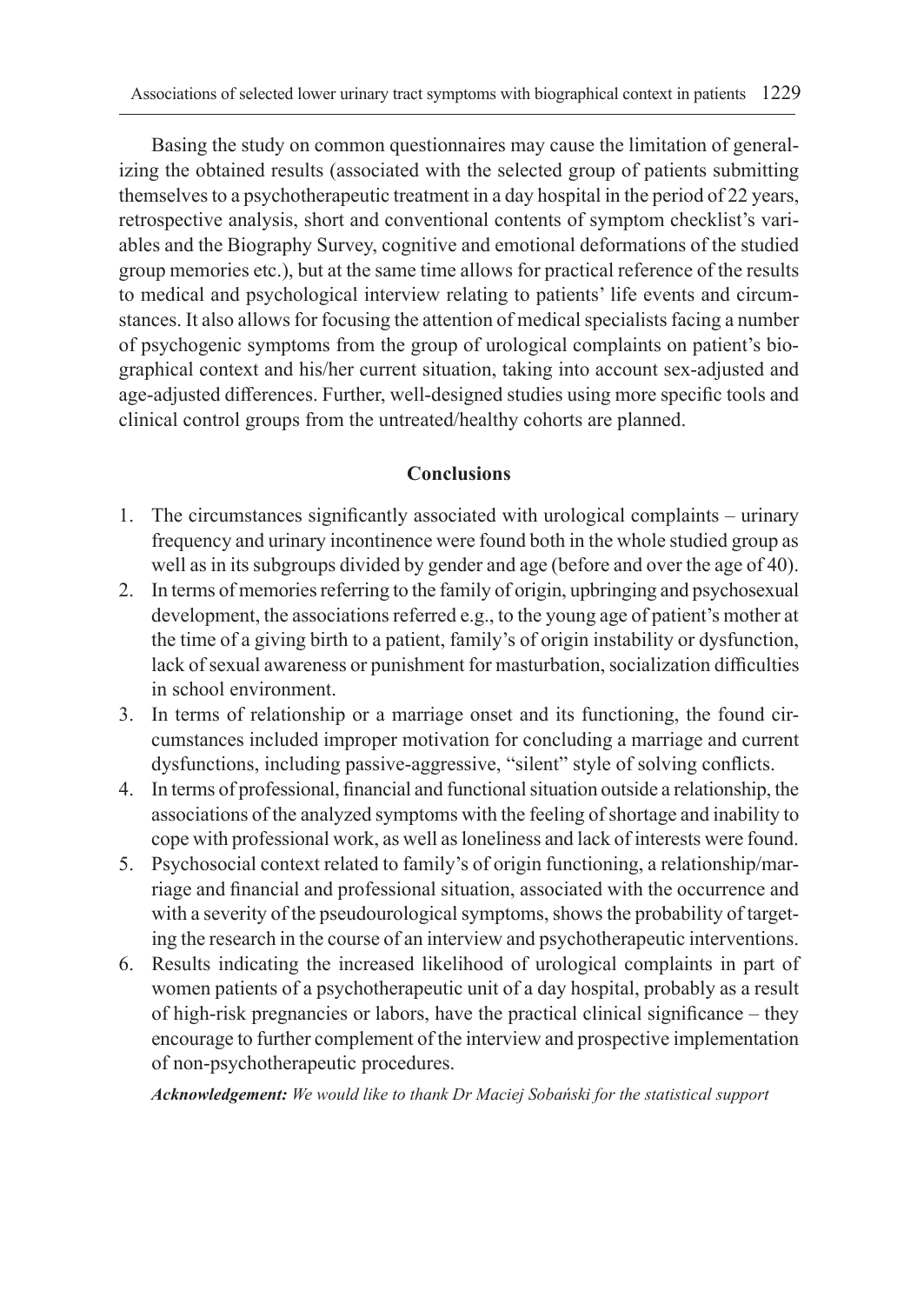#### **References**

- 1. Korhonen A. *On neurotic bladder*. Ann. Chir. Gynaecol. Fenn. 1949; 38(2): 121–133.
- 2. Soifer S, Nicaise G, Chancellor M, Gordon D. *Paruresis or shy bladder syndrome: an unknown urologic malady?* Urol. Nurs. 2009; 29(2): 87–93; quiz 94.
- 3. Hammelstein P, Soifer S. *Is "shy bladder syndrome" (paruresis) correctly classified as social phobia?* J. Anxiety Disord. 2006; 20(3): 296–311.
- 4. Prunas A. *[Shy bladder syndrome]*. Riv. Psichiatr. 2013; 48(4): 345–53.
- 5. Bradley CS, Nygaard IE, Torner JC, Hillis SL, Johnson S, Sadler AG. *Overactive bladder and mental health symptoms in recently deployed female veterans*. J. Urol. 2014; 191(5): 1327–1332.
- 6. Aleksandrowicz JW. *Psychopatologia zaburzeń nerwicowych i osobowości*. Krakow: Jagiellonian University Press; 2002.
- 7. Sakakibara R, Uchiyama T, Awa Y, Liu Z, Yamamoto T, Ito T. et al. *Psychogenic urinary dysfunction: a uro-neurological assessment*. Neurourol. Urodyn. 2007; 26(4): 518–524.
- 8. Heymen S. *Psychological and cognitive variables affecting treatment outcomes for urinary and fecal incontinence*. Gastroenterology 2004; 126(1 supl. 1): S146–S151.
- 9. Doumouchtsis SK, Jeffery S, Fynes M. *Female voiding dysfunction*. Obstet. Gynecol. Surv. 2008; 63(8): 519–526.
- 10. Breyer BN, Shindel AW, Erickson BA, Blaschko SD, Steers WD, Rosen RC. *The association of depression, anxiety and nocturia: a systematic review*. J. Urol. 2013; 190(3): 953–957.
- 11. Gołąbek T, Skalski M, Przydacz M, Świerkosz A, Siwek M, Gołąbek K. et al. *Lower urinary tract*  symptoms, nocturia and overactive bladder in patients with depression and anxiety. Psychiatr. Pol. 2015 [Epub ahead of print]; DOI:10.12740/PP/OnlineFirst/59162.
- 12. Melville JL, Walker E, Katon W, Lentz G, Miller J, Fenner D. *Prevalence of comorbid psychiatric illness and its impact on symptom perception, quality of life, and functional status in women with urinary incontinence*. Am. J. Obstet. Gynecol. 2002; 187(1): 80–87.
- 13. Knight S, Luft J, Nakagawa S, Katzman WB. *Comparisons of pelvic floor muscle performance, anxiety, quality of life and life stress in women with dry overactive bladder compared with asymptomatic women*. BJU Int. 2012; 109(11): 1685–1689.
- 14. Quek KF. *Factors affecting health-related quality of life among patients with lower urinary tract symptoms*. Int. J. Urol. 2005; 12(12): 1032–1036.
- 15. Pintarelli VL, Perchon LF, Lorenzetti F, Toniolo Neto J, Dambros M. *Elderly men's quality of life and lower urinary tract symptoms: an intricate relationship*. Int. Braz. J. Urol. 2011; 37(6): 758–765.
- 16. Stach-Lempinen B, Hakala AL, Laippala P, Lehtinen K, Metsänoja R, Kujansuu E. *Severe depression determines quality of life in urinary incontinent women*. Neurourol. Urodyn. 2003; 22(6): 563–568.
- 17. Ostaszkiewicz J, O'Connell B, Dunning T. *Residents' perspectives on urinary incontinence: a review of literature*. Scand. J. Caring Sci. 2012; 26(4): 761–772.
- 18. Coyne KS, Wein AJ, Tubaro A, Sexton CC, Thompson CL, Kopp ZS. et al. *The burden of lower urinary tract symptoms: evaluating the effect of LUTS on health-related quality of life, anxiety and depression: EpiLUTS*. BJU Int. 2009; 103(supl. 3): 4–11.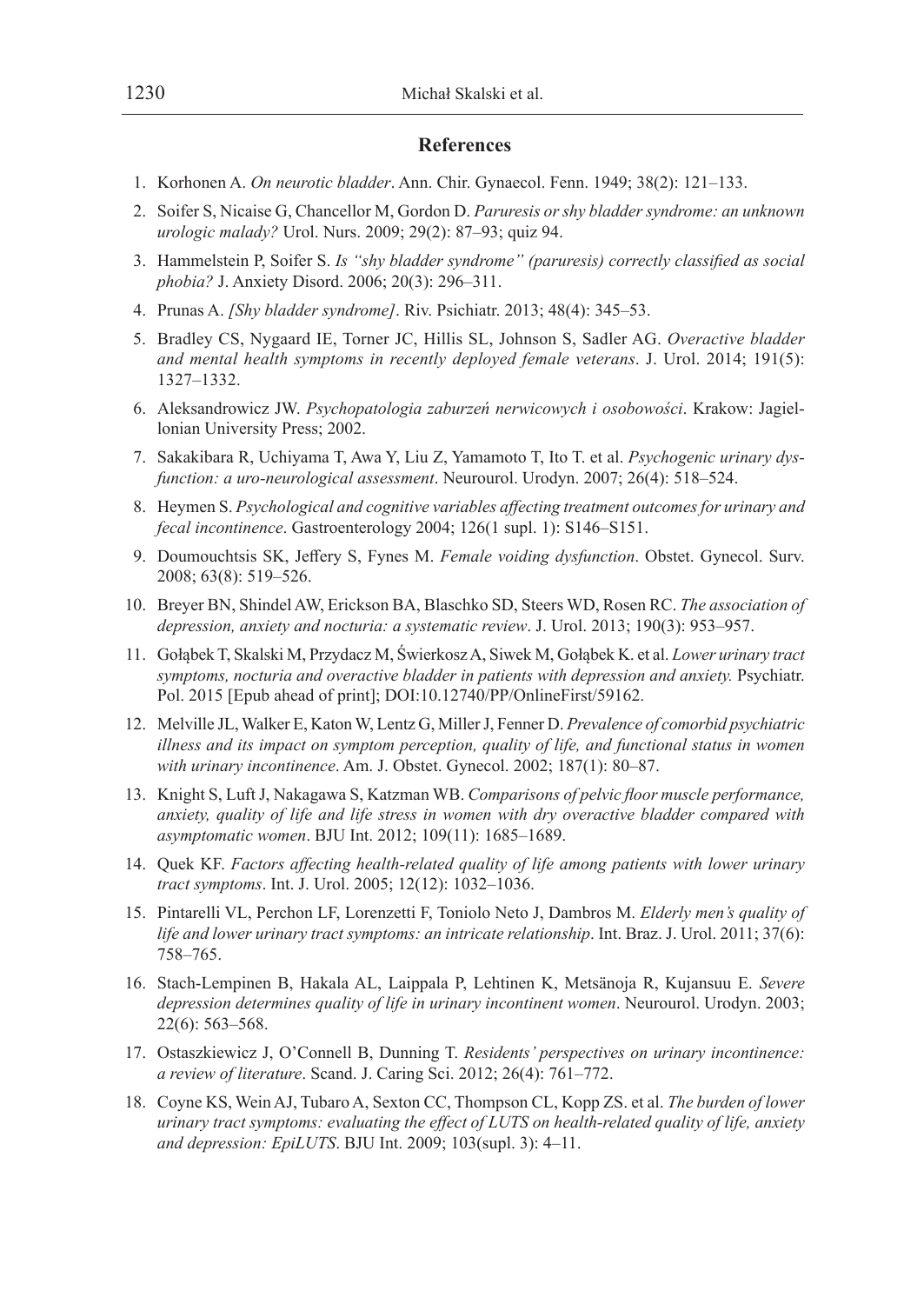- 19. Hexel M, Sonneck G. *Somatoform symptoms, anxiety, and depression in the context of traumatic life experiences by comparing participants with and without psychiatric diagnoses*. Psychopathology 2002; 35(5): 303–312.
- 20. Canton G, Santonastaso P. *Psychological distress and life events in neurotic patients*. Psychopathology 1984; 17(3): 144–148.
- 21. Huppertz BJ. *Psychosomatic aspects of irritable bladder. A review*. Urologe A. 1986; 25(2): 84–89.
- 22. Baldoni F, Ercolani M, Baldaro B, Trombini G. *Stressful events and psychological symptoms in patients with functional urinary disorders*. Percept. Mot. Skills 1995; 80(2): 605–606.
- 23. Cortes E, Sahai A, Pontari M, Kelleher C. *The psychology of LUTS: ICI-RS 2011*. Neurourol. Urodyn. 2012; 31(3): 340–343.
- 24. Ku JH, Jeon YS, Kim ME, Lee NK, Park YH. *Psychological problems in young men with chronic prostatitis-like symptoms*. Scand. J. Urol. Nephrol. 2002; 36(4): 296–301.
- 25. Baldoni F, Baldaro B, Ercolani M, Emili E, Trombini G. *Urethral syndrome: a study in psychosomatic urology*. Psychother. Psychosom. 1989; 52(1–3): 114–118.
- 26. Koh JS, Ko HJ, Wang SM, Cho KJ, Kim JC, Lee SJ. et al. *The relationship between depression, anxiety, somatization, personality and symptoms of lower urinary tract symptoms suggestive of benign prostatic hyperplasia*. Psychiatry Investig. 2015; 12(2): 268–273.
- 27. von Gontard A. *Psychological and psychiatric aspects of nocturnal enuresis and functional urinary incontinence*. Urologe A. 2004; 43(7): 787–794.
- 28. von Gontard A. *Does psychological stress affect LUT function in children? ICI-RS 2011*. Neurourol. Urodyn. 2012; 31(3): 344–348.
- 29. Koh JS, Ko HJ, Cho KJ, Kim JC, Lee SJ, Pae CU. *The association between personality traits and treatment outcomes in Korean patients with lower urinary tract symptoms suggestive of benign prostatic hyperplasia (LUTS/BPH): a preliminary study*. Gen. Hosp. Psychiatry 2014; 36(5): 545–548.
- 30. Aleksandrowicz JW, Bierzyński K, Kołbik I, Kowalczyk E, Martyniak J, Miczyńska A. et al. *Minimum informacji o pacjentach nerwicowych i ich leczeniu*. Psychoterapia 1981; 37: 3–10.
- 31. Sobański JA, Klasa K, Rutkowski K, Dembińska E, Müldner-Nieckowski Ł. *Kwalifikacja do intensywnej psychoterapii w dziennym oddziale leczenia nerwic*. Psychiatr. Psychoter. 2011; 7(4): 20–34.
- 32. Aleksandrowicz JW, Bierzyński K, Filipiak J, Kowalczyk E, Martyniak J, Mazoń S. et al. Kwestionariusze objawowe "S" i "O" – narzędzia służące do diagnozy i opisu zaburzeń ner*wicowych*. Psychoterapia 1981; 37: 11–27.
- 33. Aleksandrowicz JW, Hamuda G. *Kwestionariusze objawowe w diagnozie i badaniach epidemiologicznych zaburzeń nerwicowych*. Psychiatr. Pol. 1994; 6: 667–676.
- 34. Aleksandrowicz JW. *Częstość objawów nerwicowych*. Psychiatr. Pol. 2000; 34(1): 5–20.
- 35. Sobański JA, Müldner-Nieckowski Ł, Klasa K, Rutkowski K, Dembińska E. *Sexual health symptoms and problems in a population of patients in a day hospital for neurotic disorders*. Psychiatr. Pol. 2012; 46(1): 21–34.
- 36. Sobański JA, Klasa K, Müldner-Nieckowski Ł, Dembińska E, Rutkowski K, Cyranka K. *Sexual traumatic events and neurotic disorders picture – sexuality-related and sexuality-unrelated symptoms*. Psychiatr. Pol. 2013; 47(3): 411–431.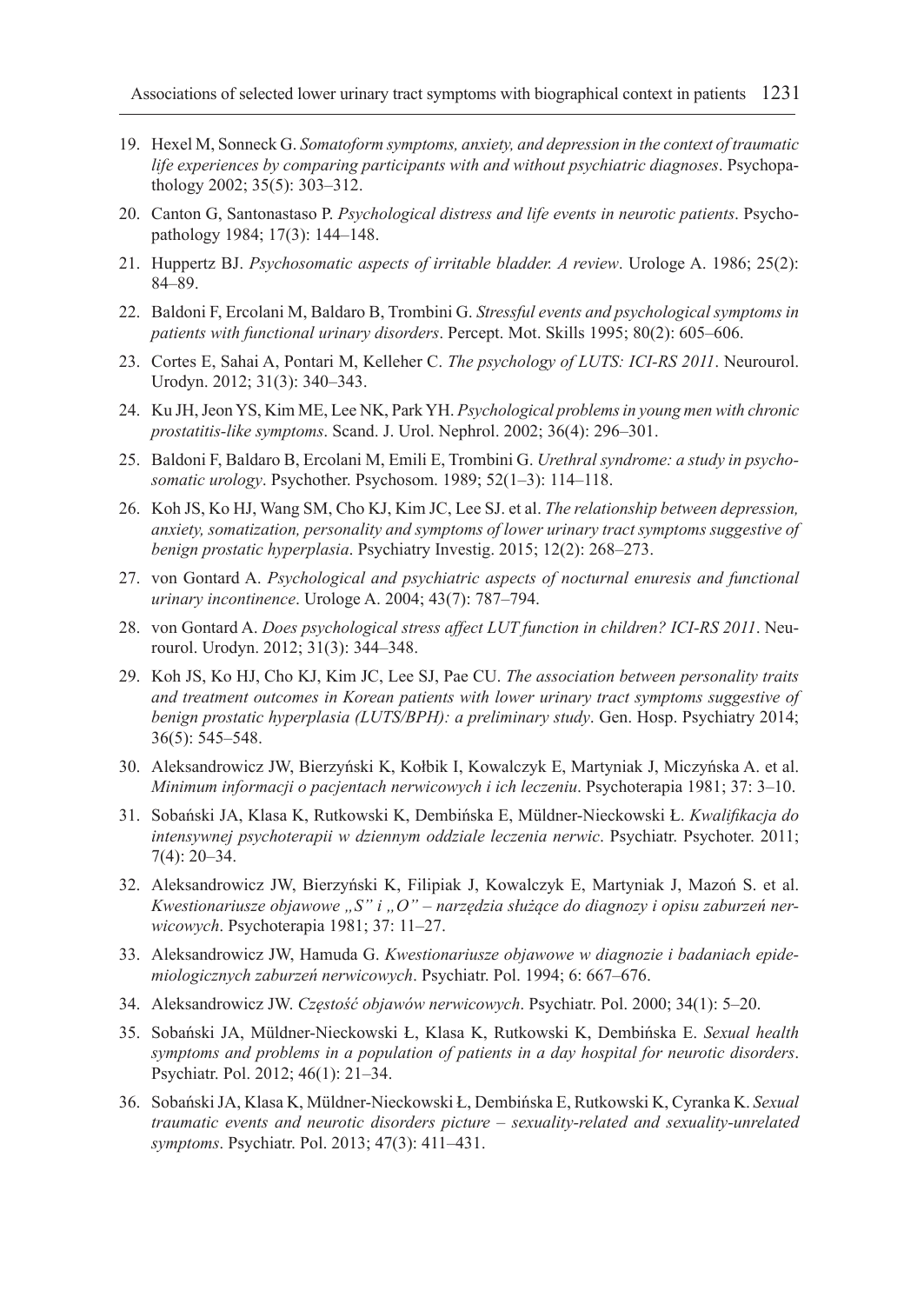- 37. Sobański JA, Klasa K, Rutkowski K, Dembińska E, Müldner-Nieckowski Ł, Cyranka K. *Parental attitudes recollected by patients and neurotic disorders picture – sexuality-related and sexuality-unrelated symptoms*. Psychiatr. Pol. 2013; 47(5): 827–851.
- 38. Sobański JA, Müldner-Nieckowski Ł, Klasa K, Dembińska E, Rutkowski K, Cyranka K. *Traumatic childhood sexual events and secondary sexual health complaints in neurotic disorders*. Arch. Psychiatry Psychother. 2013; 15(3): 19–32.
- 39. Sobański JA, Klasa K, Müldner-Nieckowski Ł, Dembińska E, Rutkowski K, Cyranka K. et al. *Childhood sexual traumatic events and sexual life and relationship of a patient*. Psychiatr. Pol. 2014; 48(3): 573–597.
- 40. Sobański JA, Klasa K, Cyranka K, Müldner-Nieckowski Ł, Dembińska E, Rutkowski K.et al. *Influence of cumulated sexual trauma on sexual life and relationship of a patient*. Psychiatr. Pol. 2014; 48(4): 739–758.
- 41. Smiatek-Mazgaj B, Sobański JA, Rutkowski K, Klasa K, Dembińska E, Müldner-Nieckowski Ł. et al. *Pain and tactile dissociation, derealization and depersonalization symptoms in women and recalled traumatic events in childhood, adolescence and early adulthood*. Psychiatr. Pol. 2016; 50(1): 77–93. DOI: 10.12740/PP/OnlineFirst/36296.
- 42. Sobański JA, Klasa K, Mielimąka M, Rutkowski K, Dembińska E, Müldner-Nieckowski Ł. et al. *The crossroads of gastroenterology and psychiatry – what benefits can psychiatry provide for treatment of patients suffering from gastric symptoms*. Przegl. Gastroenterol. 2015; 10(4): 222–228.
- 43. Sobański JA, Klasa K, Popiołek L, Rutkowski K, Dembińska E, Mielimąka M. et al. *Skargi pacjentów z zaburzeniami nerwicowymi interesujące kardiologa*. Kardiol. Pol. 2015; 73(11): 1114–1121.
- 44. Sobański JA, Rutkowski K, Klasa K. *Występowanie złości u pacjentów z zaburzeniami nerwicowymi*. In: Bereza B. ed. *Oblicza złości*. Warsaw: Difin Publishing House; 2012. p. 223–251.
- 45. Jerlock M, Kjellgren KI, Gaston-Johansson F, Lissner L, Manhem K, Rosengren A. et al. *Psychosocial profile in men and women with unexplained chest pain*. J. Int. Med. 2008; 264: 265–274.
- 46. Shvarts PG, Goriachev FK, Plotnikov AN, Savvin DI, Popov SV. *[Differential diagnosis and treatment of neurogenic and psychogenic dysuria in case of overactive bladder syndrome]*. Ter. Arkh. 2013; 85(9): 86–92.
- 47. Barnes JC, Harrison G, Murray K. *Low pressure/low flow voiding in younger men: psychological aspects*. Br. J. Urol. 1985; 57(4): 414–417.
- 48. Kuffel A, Kapitza KP, Löwe B, Eichelberg E, Gumz A. *Chronic pollakiuria: cystectomy or psychotherapy*. Urologe A. 2014; 53(10): 1495–1499.
- 49. Chodorowski Z. *Functional disturbances of the lower urinary tract*. Wiad. Lek. 1993; 46(7–8): 279–282.
- 50. Moore KH, Sutherst JR. *Response to treatment of detrusor instability in relation to psychoneurotic status*. Br. J. Urol. 1990; 66(5): 486–490.
- 51. Rowlands IJ, Redshaw M. *Mode of birth and women's psychological and physical wellbeing in the postnatal period*. BMC Pregnancy Childbirth 2012; 12: 138.
- 52. Constantine GD, Bruyniks N, Princic N, Huse D, Palmer L, Lenhart G. et al. *Incidence of genitourinary conditions in women with a diagnosis of vulvar/vaginal atrophy*. Curr. Med. Res. Opin. 2014; 30(1): 143–148.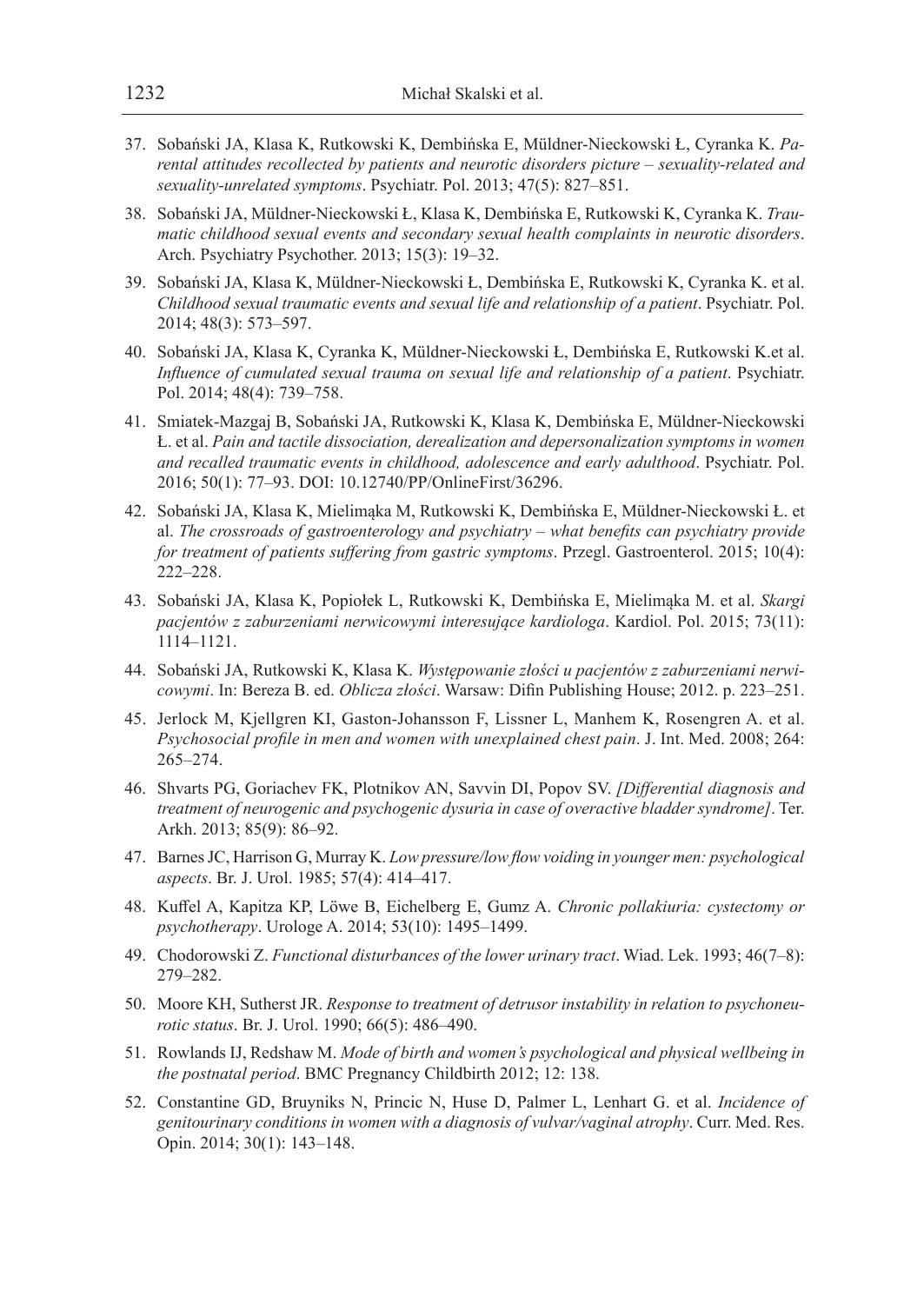- 53. Terauchi M, Hiramitsu S, Akiyoshi M, Owa Y, Kato K, Obayashi S. et al. *Associations among depression, anxiety and somatic symptoms in peri – and postmenopausal women*. J. Obstet. Gynaecol. Res. 2013; 39(5): 1007–1013.
- 54. Oge T, Hassa H, Aydin Y, Yalcin OT, Colak E. *The relationship between urogenital symptoms and climacteric complaints*. Climacteric 2013; 16(6): 646–652.
- 55. Coyne KS, Kaplan SA, Chapple CR, Sexton CC, Kopp ZS, Bush EN. et al. *Risk factors and comorbid conditions associated with lower urinary tract symptoms: EpiLUTS*. BJU Int. 2009; 103(supl. 3): 24–32.
- 56. Kim JH, Ham BK, Shim SR, Lee WJ, Kim HJ, Kwon SS. et al. *The association between the self-perception period of overactive bladder symptoms and overactive bladder symptom scores in a non-treated population and related sociodemographic and lifestyle factors*. Int. J. Clin. Pract. 2013; 67(8): 795–800.
- 57. De Gagne JC, So A, Oh J, Park S, Palmer MH. *Sociodemographic and health indicators of older women with urinary incontinence: 2010 National Survey of Residential Care Facilities*. J. Am. Geriatr. Soc. 2013; 61(6): 981–986.
- 58. Kim JH, Shim SR, Lee WJ, Kim HJ, Kwon SS, Bae JH. *Sociodemographic and lifestyle factors affecting the self-perception period of lower urinary tract symptoms of international prostate symptom score items*. Int. J. Clin. Pract. 2012; 66(12): 1216–1223.
- 59. Martin S, Atlantis E, Wilson D, Lange K, Haren MT, Taylor A. et al. *Clinical and biopsychosocial determinants of sexual dysfunction in middle-aged and older Australian men*. J. Sex. Med. 2012; 9(8): 2093–2103.
- 60. Sobański JA, Skalski M, Gołąbek T, Świerkosz A, Przydacz M, Klasa K. et al. *Occurrence of selected lower urinary tract symptoms in patients of a day hospital for neurotic disorders*. Psychiatr. Pol. 2016 [Epub ahead of print]; DOI: 10.12740/PP/Online First/61109.
- 61. Breyer BN, Cohen BE, Bertenthal D, Rosen RC, Neylan TC, Seal KH. *Lower urinary tract dysfunction in male Iraq and Afghanistan war veterans: association with mental health disorders: a population-based cohort study*. Urology 2014; 83(2): 312–319.
- 62. Bradley CS, Nygaard IE, Mengeling MA, Torner JC, Stockdale CK, Booth BM. et al. *Urinary incontinence, depression and posttraumatic stress disorder in women veterans*. Am. J. Obstet. Gynecol. 2012; 206(6): 502.e1–e8.
- 63. Bonomi AE, Anderson ML, Reid RJ, Rivara FP, Carrell D, Thompson RS. *Medical and psychosocial diagnoses in women with a history of intimate partner violence*. Arch. Intern. Med. 2009; 169(18): 1692–1697.
- 64. Postma R, Bicanic I, van der Vaart H, Laan E. *Pelvic floor muscle problems mediate sexual problems in young adult rape victims*. J. Sex. Med. 2013; 10(8): 1978–1987.
- 65. Pannek J, Einig EM, Einig W. *Clinical management of bladder dysfunction caused by sexual abuse*. Urol. Int. 2009; 82(4): 420–425.
- 66. Baker CK, Norris FH, Jones EC, Murphy AD. *Childhood trauma and adulthood physical health in Mexico*. J. Behav. Med. 2009; 32(3): 255–269.
- 67. Shabsigh R, Anastasiades A, Cooper KL, Rutman MP. *Female sexual dysfunction, voiding symptoms and depression: common findings in partners of men with erectile dysfunction*. World J. Urol. 2006; 24(6): 653–656.
- 68. Izdebska A, Beisert M, Roszyk A. *The early childhood sexual experiences and functioning in adult partner relationship*. Psychiatr. Pol. 2015; 49(3): 625–636.